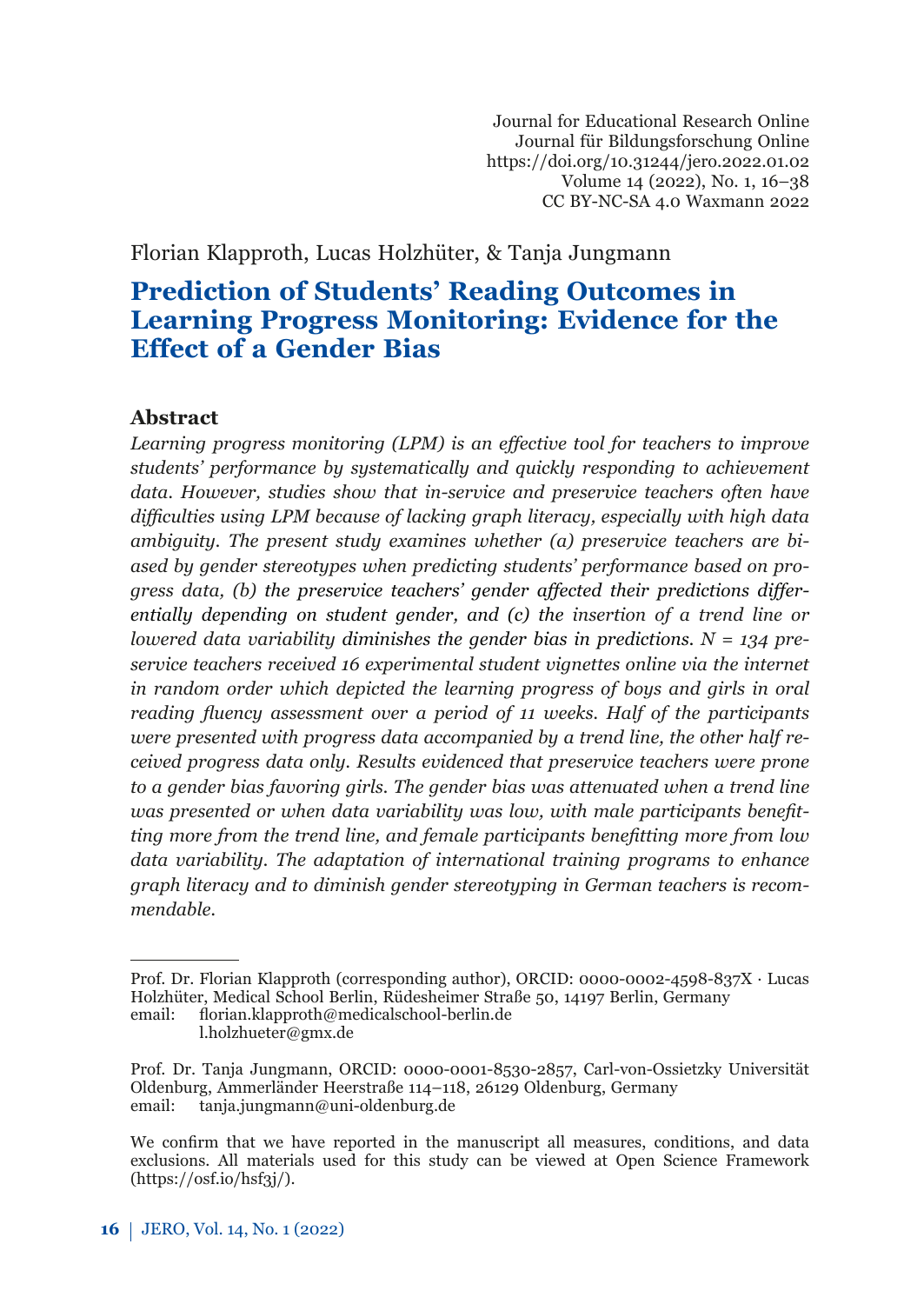# **Keywords**

*learning progress monitoring (LPM), graph literacy, oral reading fluency, data ambiguity, gender bias, stereotypes*

# **Die Prädiktion der Leseleistung von Schülerinnen und Schülern im Rahmen von Lernverlaufsdiagnostik: Evidenz für einen Geschlechter-Bias**

## **Zusammenfassung**

*Lernverlaufsdiagnostik stellt ein wirksames Instrument für Lehrkräfte dar, um die Leistung von Schüler:innen zu verbessern, indem Lehrkräfte systematisch und schnell auf die Schülerleistung reagieren können. Allerdings hat sich gezeigt, dass Lehrkräfte häufig Schwierigkeiten haben, Lernverlaufsdaten korrekt zu interpretieren. Wir haben mit der vorliegenden Studie untersucht, ob Lehramtsstudierende dazu neigen, Mädchen besser als Jungen zu bewerten, wenn sie auf Grundlage von Lernverlaufsdaten eine Prognose für künftige Leistungen erstellen müssen. Darüber hinaus haben wir die Hypothesen geprüft, dass der Geschlechter-Bias bei männlichen Lehramtsstudierenden zugunsten männlicher Schüler abgeschwächt ist und dass die Bereitstellung einer Trendlinie in den Lernverlaufsdaten bzw. eine geringere Variabilität der Daten zu einer Verringerung des Geschlechter-Bias führen. Insgesamt N = 134 Lehramtsstudierende erhielten 16 experimentelle Vignetten, in denen der Verlauf der Leseleistung von 8 weiblichen und 8 männlichen Grundschüler:innen über einen Zeitraum von 11 Wochen als Lernverlaufsgraph dargestellt war. Bei der Hälfte der Versuchspersonen waren die Lernverlaufsgraphen durch eine Trendlinie ergänzt. Die Ergebnisse zeigten, dass die Lehramtsstudierenden im Durchschnitt höhere Leistungen für Mädchen im Vergleich zu Jungen prognostizierten und dass der Geschlechter-Bias durch die Trendlinie und durch eine geringe Datenvariabilität abgeschwächt wurde. Wir empfehlen die Adaptation bereits international verwendeter Trainingsmaßnahmen zur Schulung von Lehramtsstudierenden und Lehrkräften in der Interpretation von Lernverlaufsdaten und zur Prävention von systematischen Verzerrungen von Interpretationen von Lernverlaufsdaten.*

# **Schlagworte**

*Lernverlaufsdiagnostik, graph literacy, Lesekompetenz, Datenambiguität, Geschlechter-Bias, Stereotype*

# **1. Introduction**

Learning progress monitoring (LPM) is an increasingly popular method teachers can use to track how students are progressing in basic academic areas such as math, reading, spelling, or writing. It usually entails using quick, frequently ad-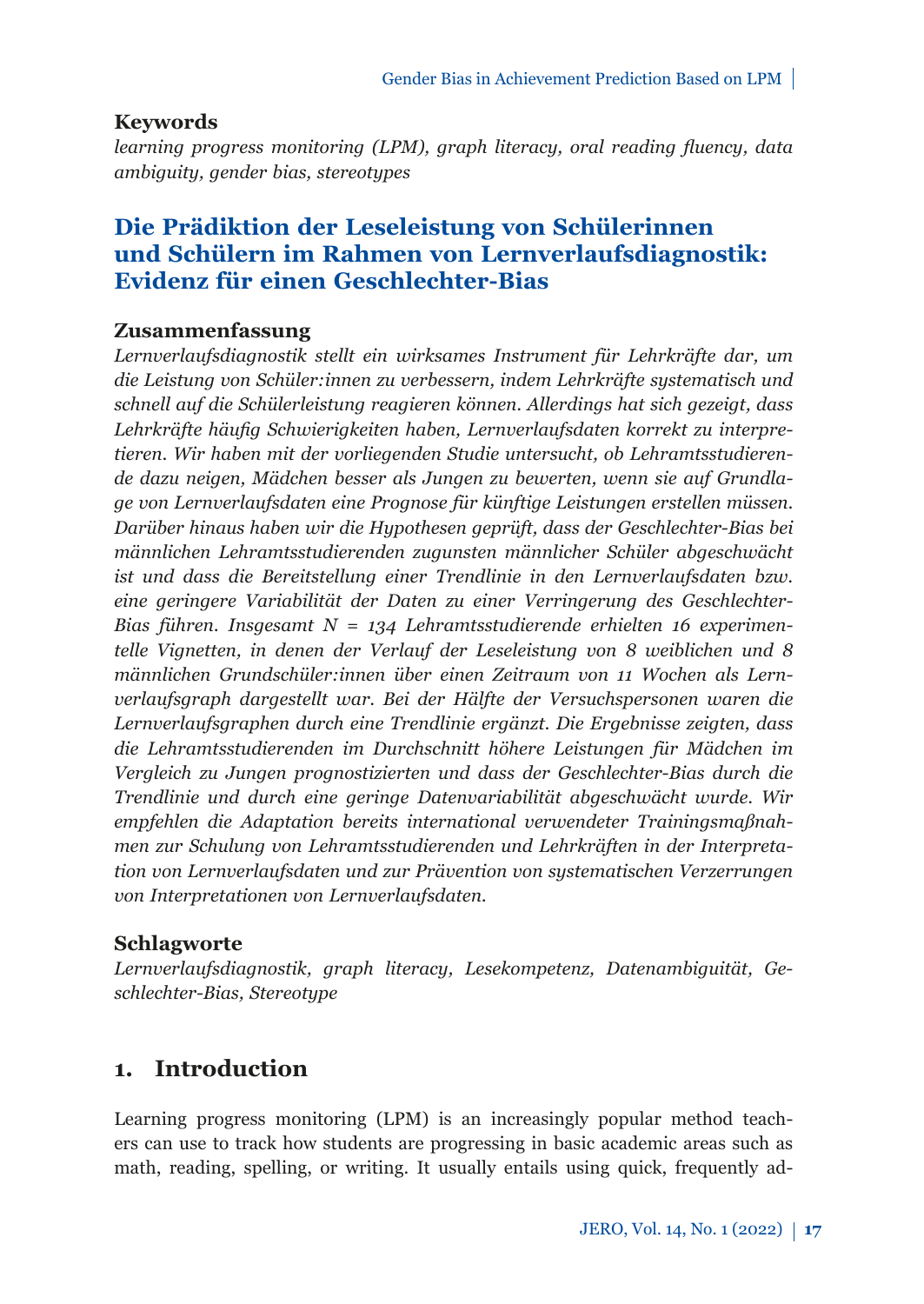ministered standardized measures to assess students' progress towards a long-term goal (Deno, 1985). Although LPM offers educators a sound foundation for making evidence-based decisions about whether students need help, instructions have to be modified, or teaching goals have to be changed (Hosp et al., 2007), the effectiveness of LPM for improving student achievement appears to be mixed (Ardoin et al., 2013; Christ et al., 2012; Stecker et al., 2005). One reason why LPM alone does not lead to better teaching, which in turn could improve student achievement, is that teachers may have difficulties using progress data to make reasonable predictions about students' future achievement (Van den Bosch et al., 2017). Prediction of student achievement within LPM may be meaningful when teachers want to identify students at risk (Strathmann et al., 2010), or when ineffective interventions should be identified before the end of the school semester (Van Norman & Parker, 2018). Actually, the interpretation of progress data is affected by several factors, for instance data variability (Klapproth, 2018), or the presence versus absence of a trend line (Van Norman et al., 2013). Although several studies showed that girls are expected to have higher competence in reading than boys although performance of both is actually the same (e.g., Plante et al., 2013), little is known about whether teachers are also biased by gender stereotypes when interpreting students' learning progress. In the present study in Germany, we sought to examine whether preservice teachers are prone to a gender bias when predicting students' achievement based on their learning progress. Additionally, we investigated whether the preservice teachers' gender affected their predictions differentially depending on student gender, and we finally assessed two factors that might lower a gender bias in predictions.

# **2. Theoretical and Empirical Background**

## **2.1 Learning Progress Monitoring**

Learning progress monitoring (LPM) is a broad term for progress monitoring systems designed to track the learning achievement progress of students within an academic domain. The measurement of the academic progress of an individual student or a group of students (e.g., a school class) usually serves the purpose of the evaluation of instructions for those students in order to judge whether students have reached a learning goal or instead need additional support (Deno, 2003). LPM involves the frequent administration of short measures of performance in an academic area of interest (e.g., reading, writing, or mathematics). The student's achievement usually is visualized as a graph representing the achievement trajectory of the student over a predetermined period of time. Teachers may inspect the graph to gauge whether the instructional program is effective, whether a student has mastered a topic, or whether a student is expected to perform according to prespecified teaching goals. The latter judgment needs the extrapolation of future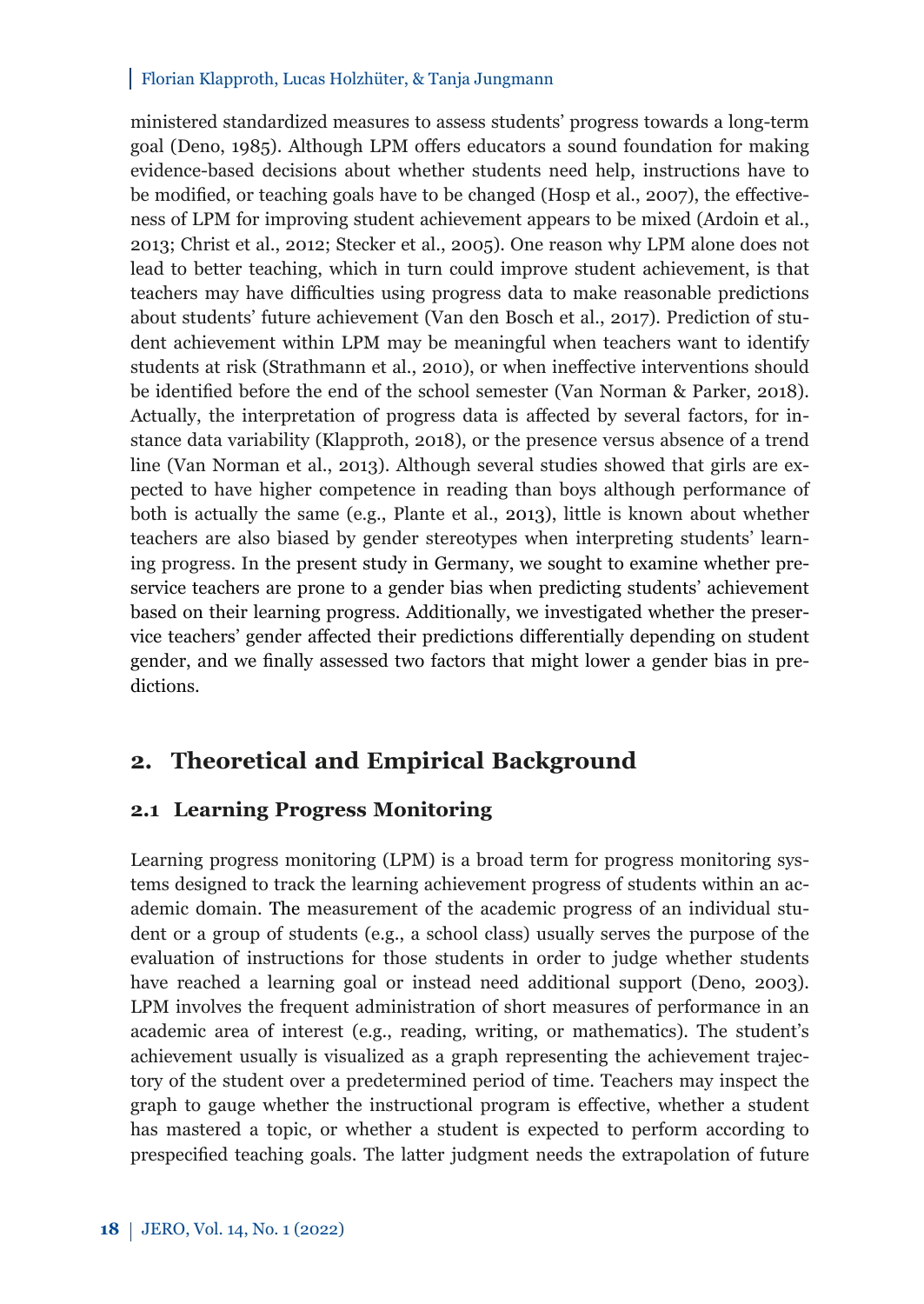achievements of students from their current LPM progress graphs. This is necessary when teachers want to decide whether or not they should change instruction (Good & Shinn, 1990) to achieve long-term goals in education (Shinn et al., 1989), or when they want to identify students at risk (Hosp et al., 2007; Strathmann et al., 2010). By systematically responding to achievement data with instructional adaptations, LPM could be an effective tool for teachers to improve students' performance. However, teachers often have difficulties to improve their instruction when using LPM (Ardoin et al., 2013; Christ et al., 2012; Stecker et al., 2005). One possible reason is their lack of skills to correctly read and interpret data (Van den Bosch et al., 2017, 2019). Even the use of computer software aiming to help teachers in interpreting the graphs by providing statistics like, for example, the linear trend of the graph, does not result in adequate understanding of the progress data. Teachers often do not use these statistics, even if they have gained experiences with LPM (Espin et al., 2017). Instead, they more frequently rely on their visual inspection of the data (Van Norman et al., 2013). Visual inspection, however, is prone to error (Klapproth, 2006), and, consequently, teachers make mistakes when interpreting visualized progress data.

## **2.2 Understanding Progress Data**

The capability of reading and interpreting progress data depicted as a graph has been called graph literacy (Friel et al., 2001). Graph literacy is defined as an individual's ability to derive meaning from a graph and includes three components: the ability to extract data from the graph ("read the data"), the ability to interpret visualized data ("read between the data"), and the ability to evaluate data ("read beyond the data"). This approach has also been applied to data obtained from LPM (e.g., Van den Bosch et al., 2017). In this context, the ability to read data means that teachers are able to correctly describe the scores and the growth rate of a graph. Reading between data corresponds with interpreting the relation between the actual growth rate and the expected growth rate, whereas reading beyond data means linking data to the instructional context.

All these components of graph literacy matter when teachers use LPM data to adjust their instruction. However, even if teachers can read beyond data, effects on student achievement might still be absent if teachers do not implement modifications in their instructional programs (Stecker et al., 2005).

Graph literacy can be fostered by providing visual aids in the graphical depiction of progress data, which in turn would make judgments in LPM more accurate. A common tool in LPM to facilitate visual judgments of progress data is the presentation of a trend line. This is calculated by ordinary least squares regression such that it fits best through all data points (Van Norman & Christ, 2016). However, whereas visual analysis supplemented with trend lines tends to outperform pure visual analysis, it is still prone to incorrect interpretations (Nelson et al., 2017; Van Norman & Christ, 2016).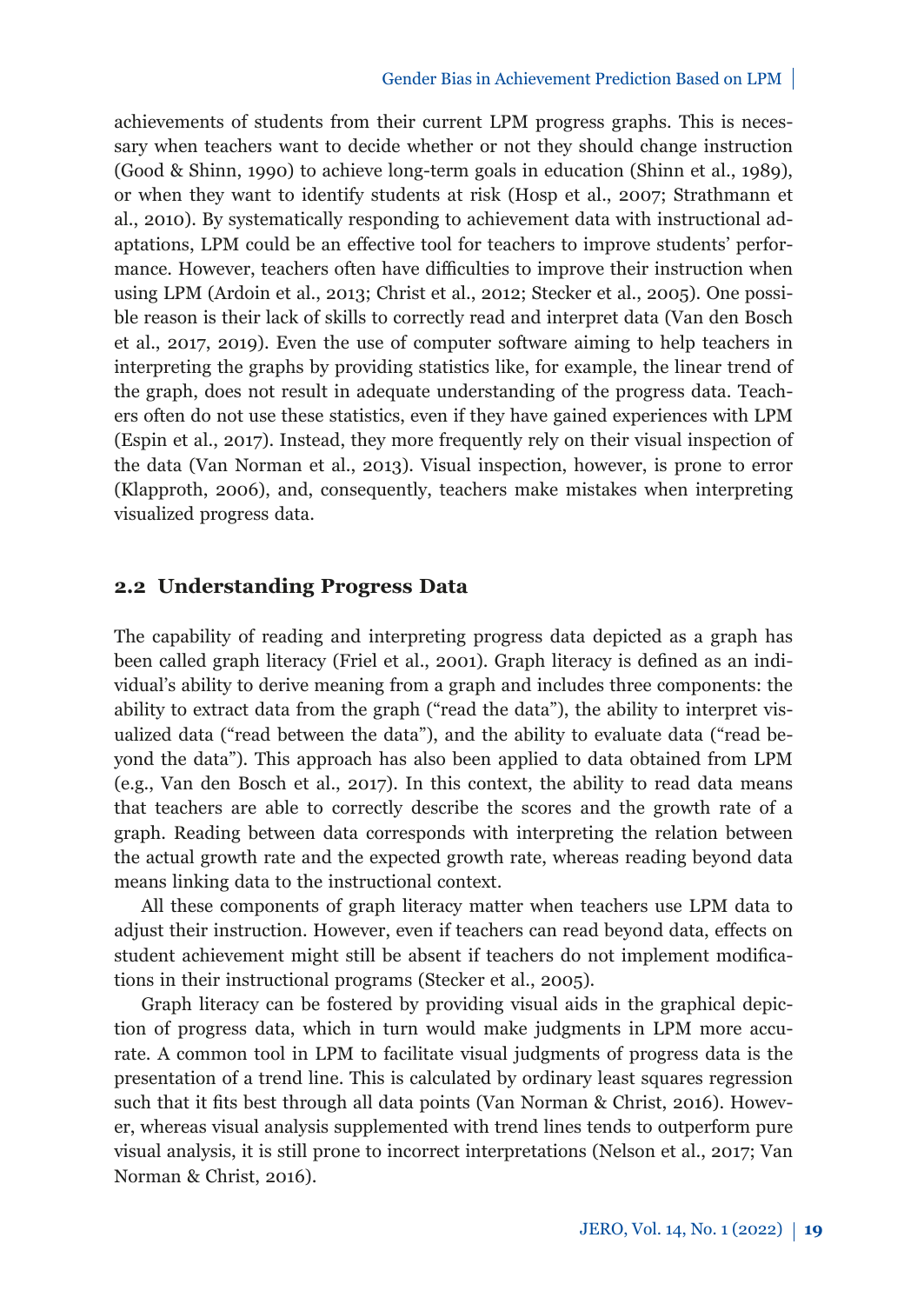## **2.3 Biases in Interpreting and Predicting Progress Data**

Several sources of bias have been identified when teachers use LPM data to interpret or predict student achievement. For instance, LPM data patterns can be ambiguous (Deno, 2013). Ambiguity can occur when features of the graph do not consistently speak in favor or against the existence of a positive or negative trend, for instance, when data cyclicity is present (Brossart et al., 2006). It may also be increased when achievement scores are contaminated by construct-irrelevant variance (Christ et al., 2012), which may make it difficult to visually identify a trend in the data. With LPM data in particular, teachers have difficulty to accurately estimate the rate of improvement when progress data are highly variable (Klapproth, 2018; Nelson et al., 2017; Tindal et al., 1983) or include extreme values (Klapproth, 2018; Nelson et al., 2017). However, if variability in the data is beyond what is generally expected, the confidence that the data allow for judgment and prediction may decrease (Horner & Odom, 2014).

### **2.4 Is There a Gender Bias in LPM?**

Reading skills are essential for individuals to gain an understanding across subject domains in school and hence are an important predictor of their future socioeconomic status (e.g., Ritchie & Bates, 2013). Oral reading fluency directly measures phonological segmentation and recoding as well as fast word recognition and serves as an indicator of overall reading competence (Fuchs et al., 2001). It is one of the skills that is predominantly assessed by LPM (Tindal, 2013). Although boys have consistently been found to obtain lower scores in reading competence than girls across different countries and languages (e.g., Chiu & McBridge-Chang, 2006; McElvany et al., 2017; Mullis et al., 2017), little is known about gender differences in LPM oral reading fluency. Some studies, however, indicated that girls obtained higher scores in curriculum-based measurement of reading fluency than boys (e.g., Kranzler et al., 1999; Yeo et al., 2011).

Boys' lower attainments in reading competence are discussed as being partly a result of a bias due to teachers' gender stereotypes according to which reading is suited more for girls rather than for boys (e.g., Lorenz et al., 2016). Teachers' gender stereotypes adhere to assumptions about student motivation and student working habits (Glock & Kleen, 2017; Jussim & Eccles, 1992).

Stereotypes can be defined as "shared […] beliefs about traits that are characteristic of members of a social category" (Greenwald & Banaji, 1995, p. 14). Thus, they result from a categorization of individuals into groups according to presumed commonalities. On the one hand, stereotypes may serve as schemas that facilitate social interactions with unknown individuals. On the other hand, stereotypes can also serve as a social norm affecting expectations and behavior toward members of a particular social group (e.g., Schneider, 2004). When a target is categorized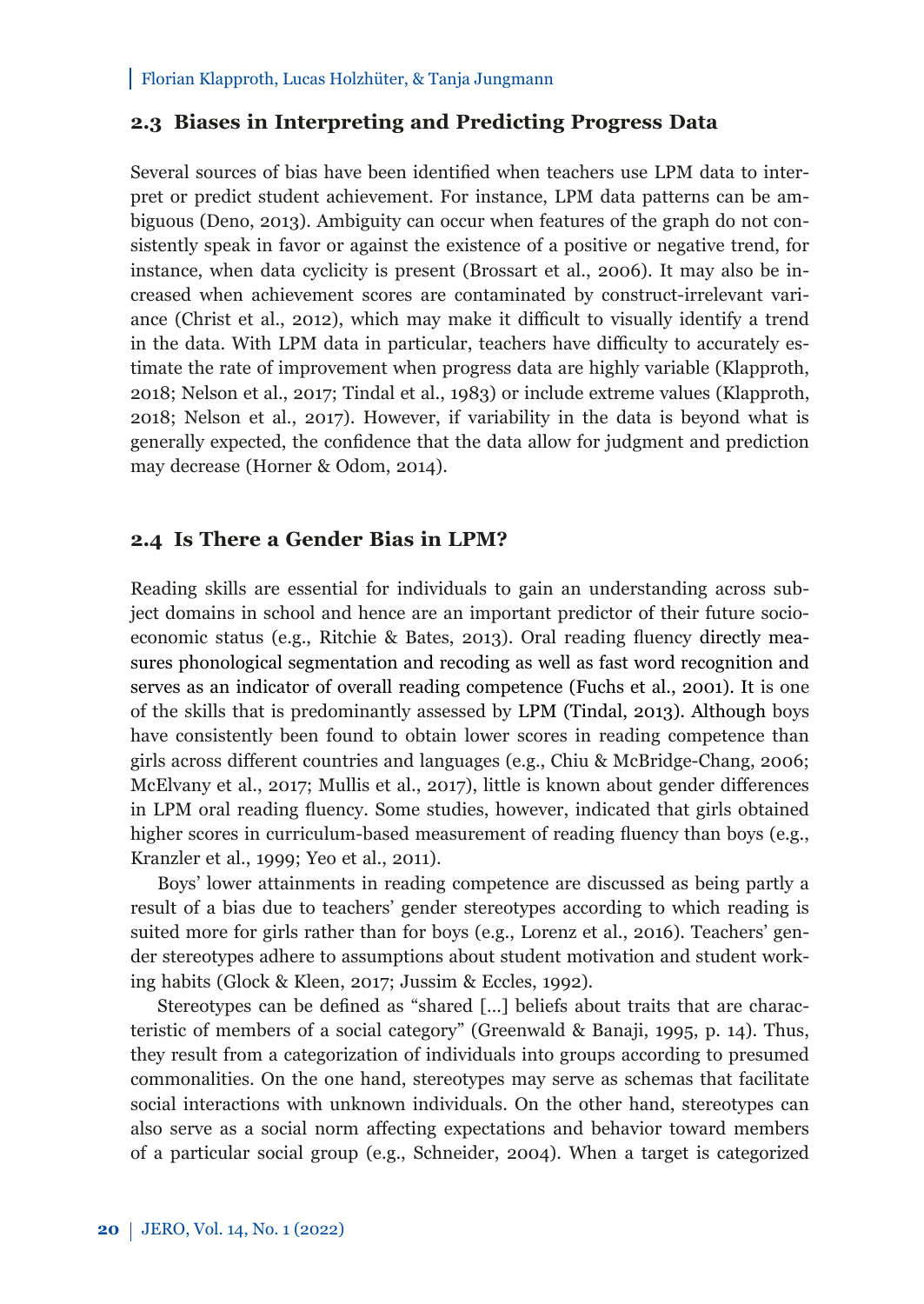as belonging to a given group, these beliefs are activated (e.g., Macrae et al., 1994; Van Knippenberg et al., 1999).

## **2.5 Stereotypes Might Reduce Uncertainty in Judgments**

According to dual process theories of social judgment (e.g., Fiske et al., 1999; Fiske & Neuberg, 1990), people's judgments of other people occur on a continuum of two concurrent processes. On one end of the continuum, judgments are automatic, quick, effortless, and follow social categories ("girl", "boy", "poor", "rich", etc.); on the other end of the continuum, a process is assumed that is slow, effortful, and voluntarily initiated to overcome and enrich the automatic process by integrating all available and relevant information about the to-be-judged person. However, the use of stereotypic categories may be facilitated if there are salient attributes of a person that fit a certain stereotype (Fiske & Neuberg, 1990), if the motivation or accountability to correctly judge the person is low (Tetlock & Kim, 1987), or if a judging person is uncertain about the correct interpretation of someone's behavior (Campbell, 1967). For instance, if a teacher wants to judge the reading fluency progress of a student who shows ups and downs with no clear linear trend visible in the data, the teacher might be uncertain about the "true" achievement development of the student. Social stereotypical knowledge can act as an interpretive frame when evaluating members of a social group (Hicklin & Wedell, 2005; Hilton & von Hippel, 1996). As a consequence, evaluations of individual group members might be biased in the direction of the knowledge we have about the group as a whole (Spieß & Bekkering, 2020). The more complex or ambiguous a task is, the more likely is the application of stereotypes (Darley & Gross, 1983; Kunda & Sherman-Williams, 1993). Hence, when teachers also know about the student's gender, they might judge a girl performing higher or a boy performing lower on reading skills, respectively. Thus, the gender of the student could provide information, which in turn might reduce uncertainty and ambiguity in judgments (Kossak & Johnson, 2001).

Evidence that coping with ambiguity might result in the use of stereotypes stems, for example, from studies in the medical context where researchers found that students who had a tendency to perceive ambiguous situations as threatening were more likely to make use of stereotypes about patients (Geller et al., 1990) or were more accepting the use of stereotyping in everyday situations (Valutis, 2015) than those who were, comparatively, highly tolerant of ambiguity. Further evidence comes from studies in perception. For instance, both Bar (2003) and Correll et al. (2015) have shown that stereotypes even guided visual processing when the perceived object was ambiguous.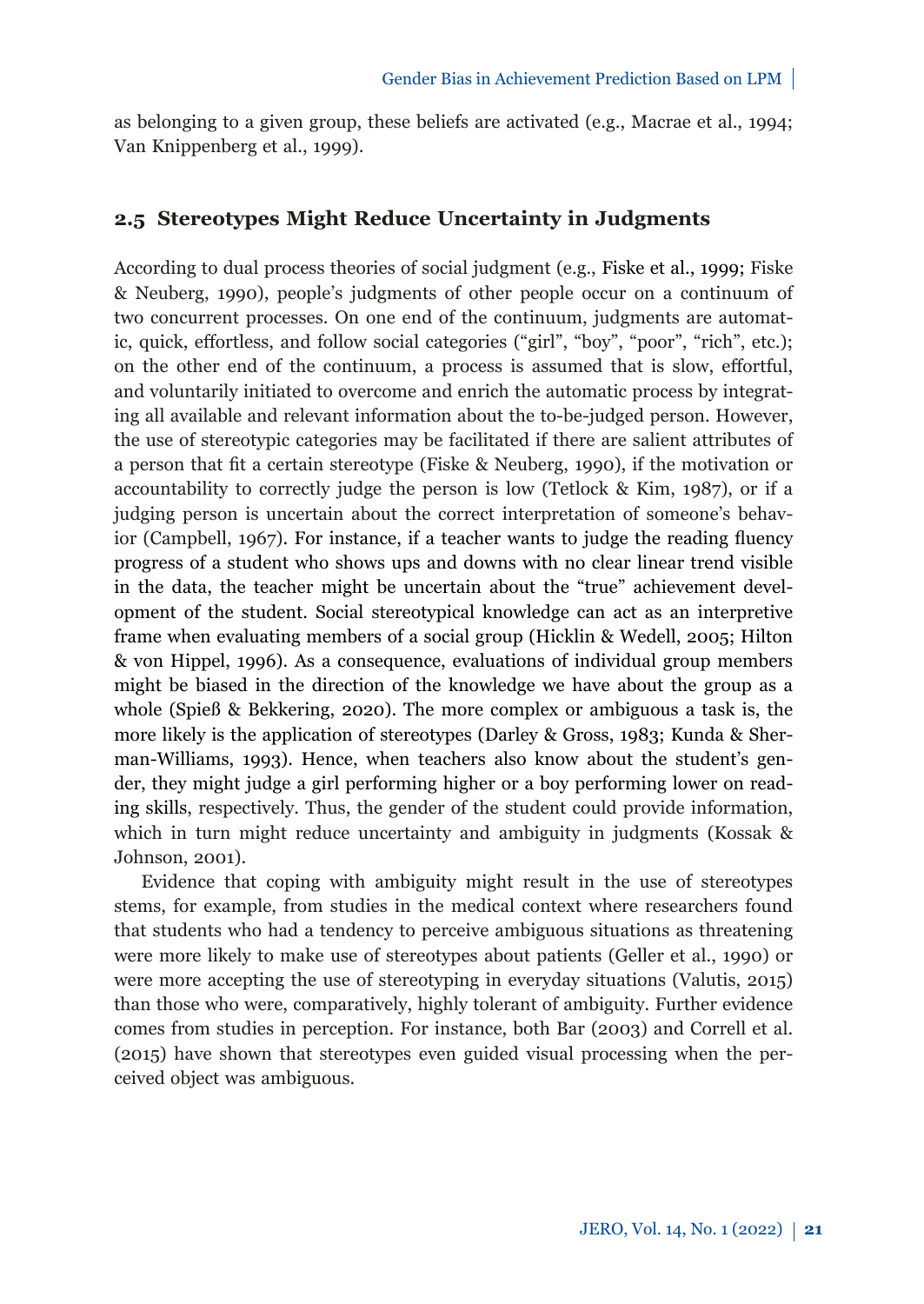# **2.6 Teacher-Student Gender Interaction**

Student assessment might also depend on teachers' gender. According to the gender-stereotypic model (Martin & Marsh, 2005), boys achieve higher scores in classes taught by males, and girls are better when instructed by female teachers. Teachers might favor students of their own gender (Holmlund & Sund, 2008). Some studies support this hypothesis. For instance, Dee (2007) revealed that in secondary school, boys and girls were evaluated more positively when they were taught by a same-gender teacher rather than by a teacher of the opposite gender. Other studies found that female teachers generally evaluated both boys and girls more positively than male teachers (Ehrenberg et al., 1995), or did not find a teacher-gender bias in assessing male and female students (e.g., Driessen, 2007). In a large-scale study conducted by Neugebauer et al. (2011) on data from IGLU-E (an expansion of the Progress in International Reading Literacy Study, PIRLS, in Germany), no same-gender effect on student outcomes was obtained. Boys did not benefit from male teachers and girls did not benefit from female teachers. However, in a recent experimental study, Klapproth and Fischer (2019) found that female participants evaluated students with more caution and precision and were less optimistic than male participants when recommending them to the tracks of secondary school. Male participants, however, showed a preference for boys, indicating a same-gender bias.

# **2.7 Research Questions and Hypotheses**

To the authors' knowledge, this is the first experimental study that examined effects of social stereotypes on the interpretation of progress data within the frame of LPM. The rationale of the present study was as follows. Since teachers (or preservice teachers) may have stereotypical beliefs about girls and boys (Muntoni & Retelsdorf, 2018), they would presumably expect higher achievements in oral reading fluency for girls than for boys. Additionally, since ambiguity in achievement data should raise the likelihood of the use of stereotypes (Correll et al., 2015; Kossak & Johnson, 2001), we investigated whether data ambiguity would affect achievement prediction, and whether a gender bias in achievement prediction would be smaller when data ambiguity was reduced. Thus, we aimed at testing the following hypotheses:

- 1) We hypothesized that within LPM predicted achievements in oral reading fluency would be higher for girls than for boys, even when girls and boys show the same progress data.
- 2) We assumed that when data ambiguity is low, students' gender should affect predictions of achievement to a lesser degree. We sought to realize reduction of data ambiguity by (a) the insertion of trend lines in the graphical visualization of progress data, and (b) lowering data variability. Hence, we tested two interac-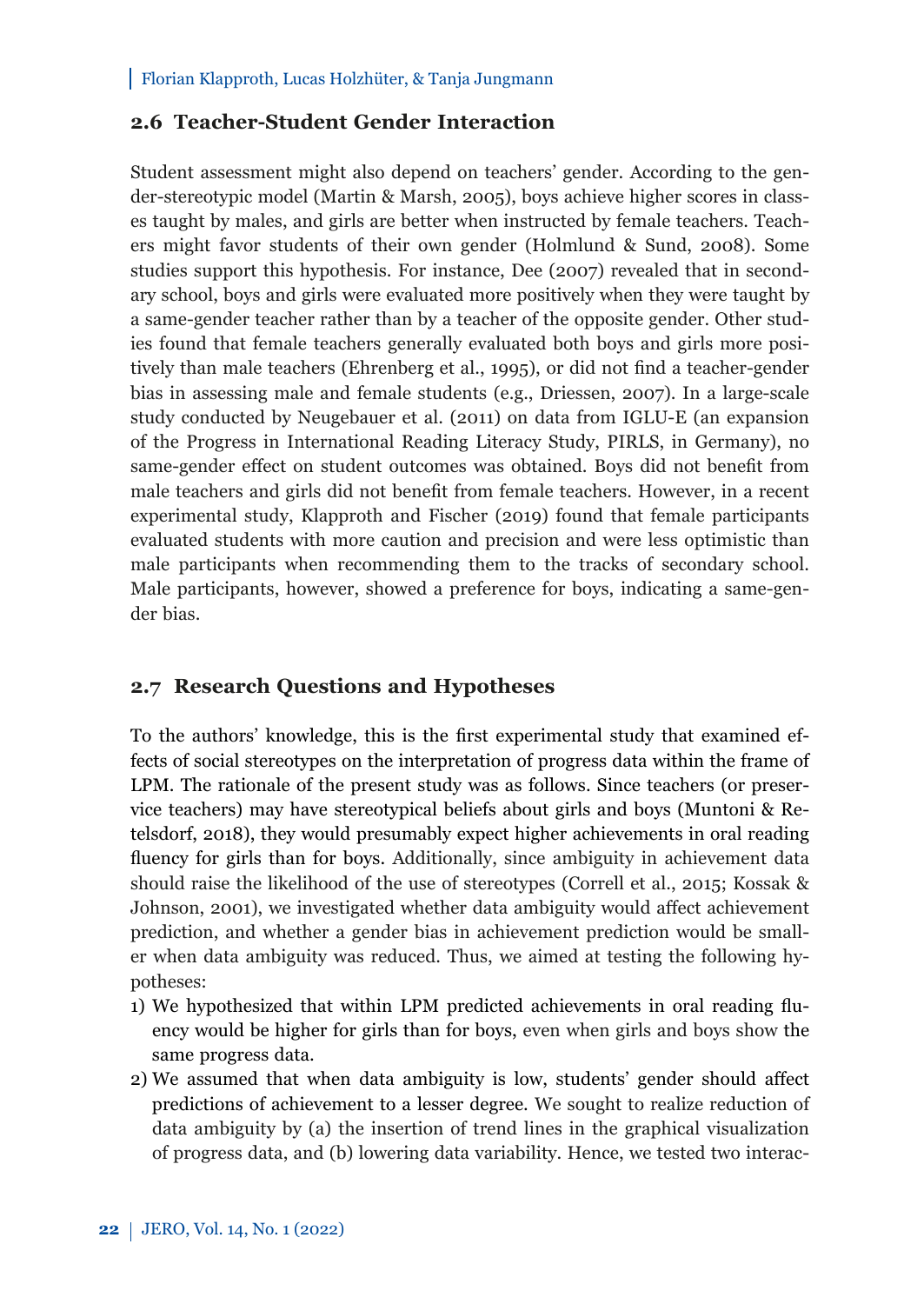tion hypotheses: the trend line  $\times$  student gender interaction and the data variability × student gender interaction.

Finally, we examined whether the gender of the participants contributed differentially to oral reading fluency predictions for male and female students, that is, whether there is an interaction between participants' gender and students' gender with respect to their reading fluency predictions. However, with respect to the mixed results reported in previous research we abstained from stating a specific hypothesis.

### **3. Method**

### **3.1 Participants**

Based on previous investigations (cf. Klapproth, 2018, for the effect of data variability, and Klapproth & Fischer, 2019, for the effect of student and participant gender), we expected an average medium to large effect  $(f = .30,$  which translates to  $\eta^2$  = .08) of the independent variables on the participants' predictions. We conducted an a priori power analysis for an analysis of variance (ANOVA) with repeated measures and four groups, using G\*Power 3.1 (Faul et al., 2009). When prespecifying  $f = .30$ ,  $\alpha = .05$ ,  $1-\beta = .90$ , and the correlation among repeated measures with  $r = .50$ , power analysis yielded a total sample size of  $N = 44$ , which we deemed to be the minimum sample size.

Announcements on social media platforms were used to recruit a sample of preservice teachers enrolled in a primary or secondary school teacher education program at various German universities. A sample of 170 preservice teachers had been recruited for participation in the experiment. However, we excluded 31 participants from subsequent analyses because they dropped out from the study before they were presented with student vignettes or after they received the first vignette but did not continue to participate. Furthermore, five participants were not considered for analyses because they left the study during ongoing presentation of the vignettes (most of them dropped out before having received half of the vignettes). In total,  $n = 36$  participants were dropouts and were excluded from analyses. From the remaining participants, data were complete.

Thus, a total of  $N = 134$  preservice teachers (57.5% female,  $M_{\text{age}} = 24.4$  years,  $SD = 2.5$ ) participated in the study, which were much more than recommended by power analysis. However, we chose the larger sample because estimates of parameters are more precise with larger than with smaller samples. Most of the participants conducted their study program in universities located in North-Rhine Westphalia (35.8%) or Bavaria (32.1%), followed by participants from Berlin (11.9%), Hesse (3.7%), and remaining states (16.5%). They had studied on average for 7.5 semesters (*SD* = 3.5). No participant reported previous experiences with LPM. Table 1 shows the frequency of the participants' gender across the teacher education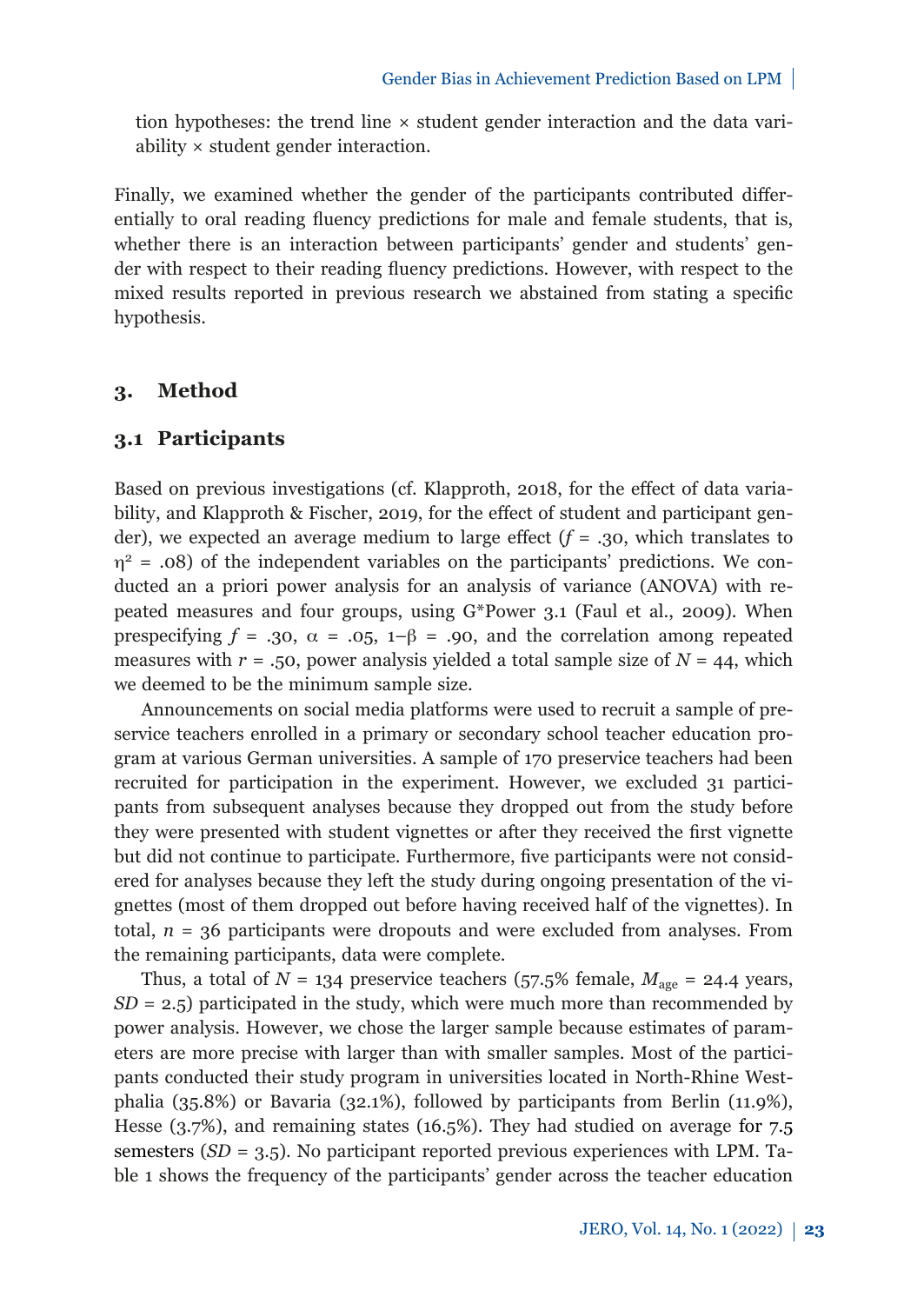programs, Table 2 shows participants' background information across the experimental groups (trend line versus no trend line).

|                    | Teacher education program |           |  |  |
|--------------------|---------------------------|-----------|--|--|
| Participant gender | Primary                   | Secondary |  |  |
| Male               | 19                        | 38        |  |  |
| Female             | 34                        | 43        |  |  |
| Sum                | 53                        | 81        |  |  |

#### Table 1: Frequency of the Participants' Gender Across Teacher Education Programs

#### Table 2: Participants' Background Information Across the Groups

|               | Participant gender |        | Teacher education program |           |
|---------------|--------------------|--------|---------------------------|-----------|
| Group         | Male               | Female | Primary                   | Secondary |
| Trend line    | 37                 | 30     | 20                        | 47        |
| No trend line | 20                 | 47     | 33                        | 34        |
| Sum           | 57                 | 77     | 53                        | 81        |

Whereas the participants' gender and their teacher education program were not significantly interrelated,  $\chi^2(1) = 1.61$ ,  $p = .205$ , there was a significant relationship between the participants' assignments to either experimental group (trend line versus no trend line) and both their gender,  $\chi^2(1) = 8.82$ ,  $p = .003$ , and their education,  $\chi^2(1) = 5.28$ ,  $p = .022$ . Male participants and participants enrolled in secondary education programs were more frequently assigned to the trend line group than female participants and participants enrolled in primary education programs.

### **3.2 Materials and Procedure**

The experiment was conducted online on www.soscisurvey.de. The participants could perform the tasks of the experiment on a computer or any other device that was connected to the internet. The study was open for 14 days.

At the beginning of the experiment, the participants were welcomed and were given a brief introduction into learning progress monitoring based on oral reading fluency that had been obtained over a period of time and is depicted visually as a learning development graph. After that, the participants received 16 experimental student vignettes in random order. The vignettes depicted the learning progress of boys and girls in oral reading fluency assessment over a period of 11 weeks. The experimental vignettes were supplemented by the presentation of six distractor vignettes, which were created arbitrarily and served to camouflage the independent variables of the study, because knowledge of the independent variables may af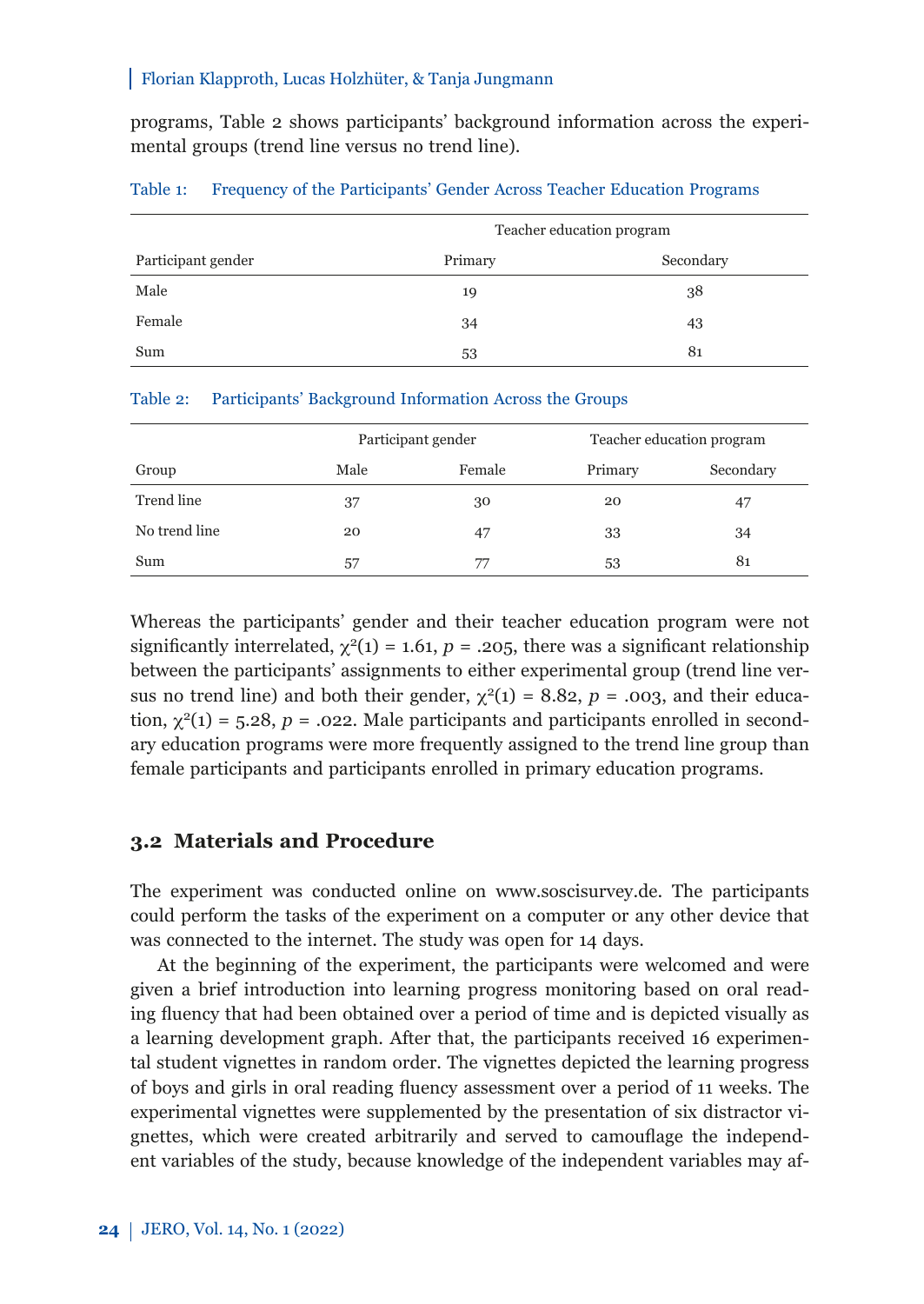fect the participants' responses (Klein, et al., 2012). They mimicked results from curriculum-based oral reading fluency (R-CBM) tests, one of the most common in LPM, which is frequently applied in schools (Ardoin et al., 2013) and which has often been the focus of research (Reschly et al., 2009). Each vignette displayed a graph of student progress data. In line with the R-CBM, the y-axis represented the number of words read correctly (WRC), which could range from zero to 140 (Hosp et al., 2007). The x-axis represented the school week that the test was given and ranged from Week 1 to Week 17, thus spanning a typical school semester. WRC scores were given only for the first 11 weeks. The participants were told that they were to examine the development of oral reading fluency scores over a period of 11 weeks in order to make a prediction of the oral reading fluency score presumably obtained at Week 17. Half of the participants were presented with progress data accompanied by a trend line aiming at facilitating interpretation of the data, whereas the other half of participants were provided with progress data only. The trend line, depicted as a thin (1 mm) dotted black line from Week 1 to Week 11, reflected the linear trend that was estimated by ordinary least squares linear regression analysis. Hence, the occurrence of a trend line was a between-subjects variable. The participants were randomly assigned to both groups.

Independent within-subjects variables were the students' gender and the amount of data variability. Each participant received two sets of different vignettes: eight vignettes, differing in data variability and labeled with a male name, and the same eight vignettes, labeled with a female name. The names used for this study were common for either male or female German students. Common names were chosen to prevent the activation of concepts like a certain socioeconomic background by rarely used names that are especially common in certain social and economic milieus (Gerhards, 2010).

Data variability was either low or high. In the literature, variability of learning progress graphs is often quantified as the standard error of the estimate (SEE), which is defined as the average magnitude of residuals around the trend line obtained from linear regression. According to the literature (e.g., Ardoin & Christ, 2009; Van Norman & Christ, 2016), SEE values usually vary between 5 and 20, where 5 means very low, and 20 very high variability. In our study, the SEE of progress data with high variability was 10.0, whereas in the low variability condition SEE was 5.0.

We used a mixture between a within-subjects design and a between-subjects design because a complete crossing of all variables (meaning that each participant would have received both vignettes with trend lines and without trend lines) would have lacked ecological validity, as in reality teachers are seldom presented with different types of graphs in LPM.

Both low data variability and the presence of a trend line were supposed to reduce the ambiguity of the data. The dependent variable was the participants' prediction of the WRC score in Week 17.

Figure 1 shows four experimental vignettes, either with a trend line or without a trend line for both low and high data variability.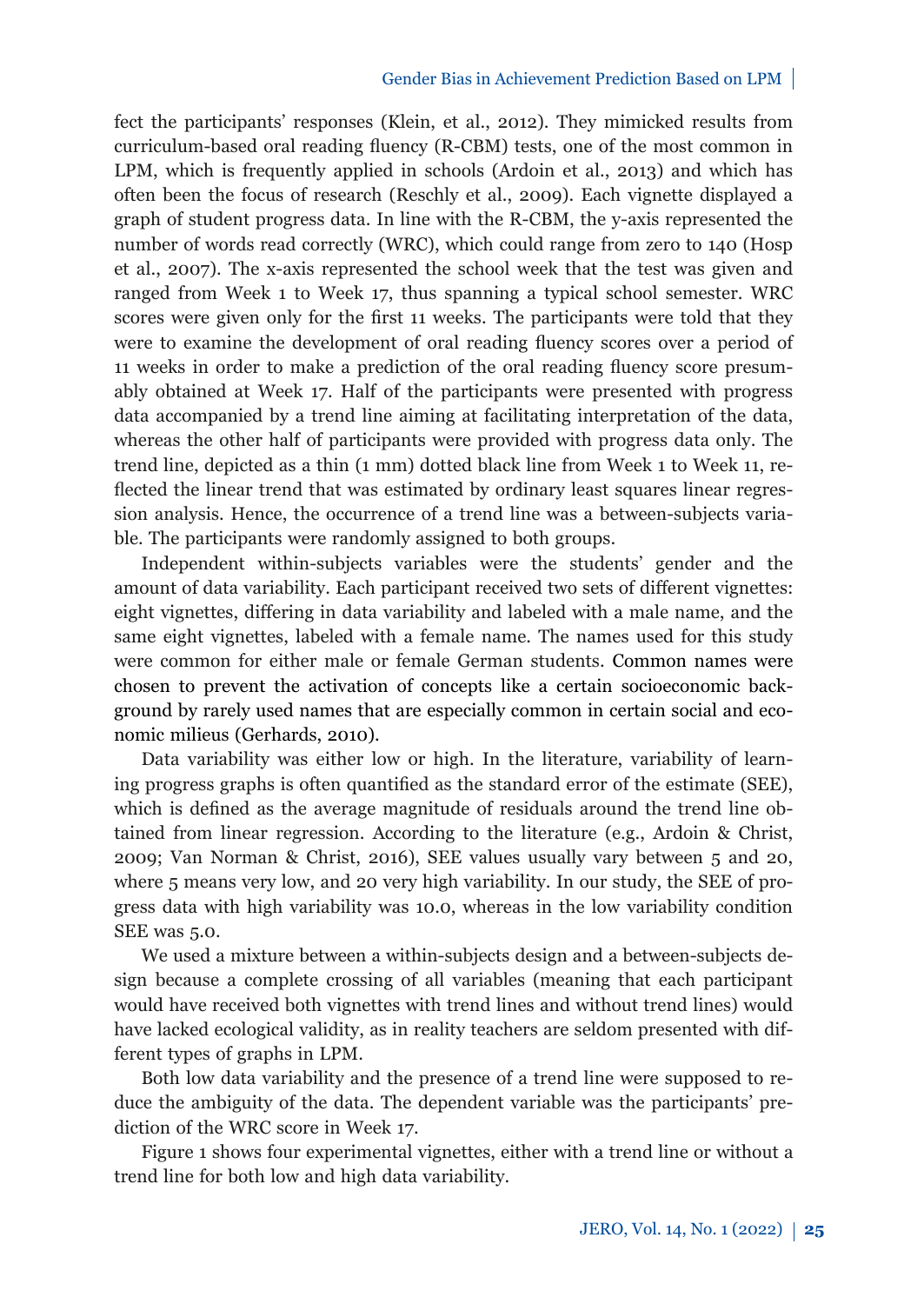



*Note.* The horizontal axis indicates the time (school week) a LPM test was administered; the vertical axis depicts the number of words read correctly within a minute. On the left panel, vignettes are shown without a trend line, on the right panel, vignettes are accompanied by a trend line. Upper vignettes show low data variability, lower vignettes show high data variability.

#### **3.3 Data Analyses**

The constant error (i.e., the difference between participants' predictions and the prediction of a linear regression equation) served as a measure of bias (cf. Makridakis et al., 1998). To calculate the constant errors, ordinary least squares linear regression analysis of the given data was used to predict the WRC score at Week 17 in each of the experimental vignettes. The result of the linear regression analysis was then subtracted from participants' prediction. A positive constant error indicates that participants predicted higher achievement relative to the linear regression equation (i.e., positive bias), while a negative constant error indicates that participants predicted lower achievement relative to the linear regression equation (i.e., negative bias). A repeated measures ANOVA with trend line as between-subject factor, and student gender and data variability as within-subject factors was then conducted. Additionally, the participants' gender was included in our analysis as a further independent variable. With that analysis we were able to estimate the extent to which student gender, participant gender, data variability, and the presence or absence of a trend line affected the constant error of prediction. In order to assess whether the participants' teacher education program affected their predictions, we additionally ran correlational analyses between the teacher educa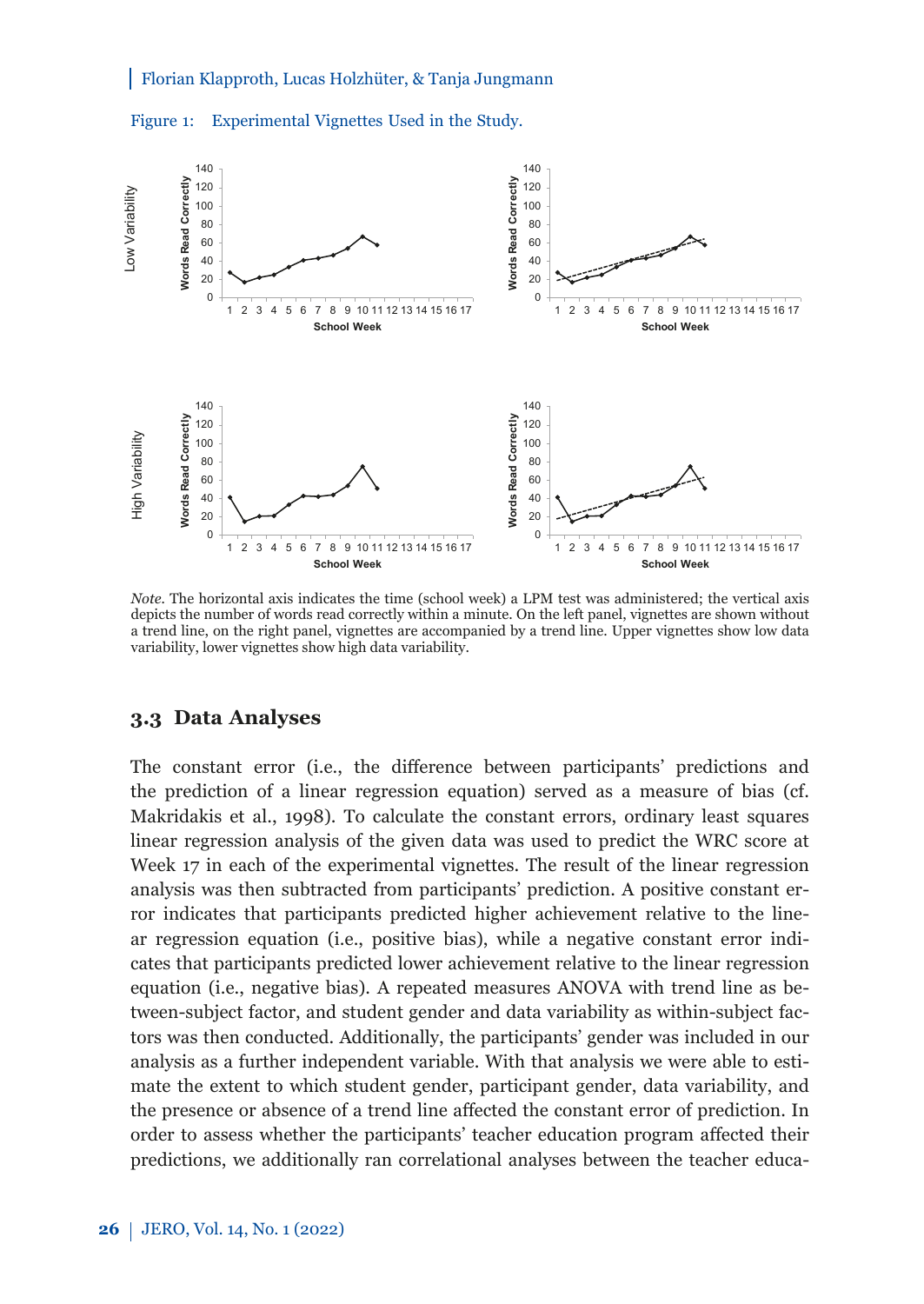tion program (primary vs. secondary education) and the constant error of predictions obtained from all realized conditions.

# **4. Results**

Table 3 displays the means, standard errors, and the 95%-confidence intervals of the constant errors of the predicted WRC scores of each condition. In Table 4, these descriptive statistics are given for each independent variable.

#### Table 3: Means, Standard Errors (in Parentheses), and 95%-Confidence Intervals (in Brackets) of the Constant Errors of Predicted WRC Scores

|                |                    | Student gender                   |                                    |                                  |                                |
|----------------|--------------------|----------------------------------|------------------------------------|----------------------------------|--------------------------------|
| Trend line     | Participant        | Male                             |                                    | Female                           |                                |
|                | gender             | Variability                      |                                    |                                  |                                |
|                |                    | Low                              | High                               | Low                              | High                           |
| N <sub>0</sub> | Male<br>$n = 20$   | $-0.38(3.05)$<br>$[-6.77, 6.01]$ | $-6.45(2.32)$<br>$[-11.30, -1.60]$ | 4.85(3.03)<br>$[-1.50, 11.20]$   | 7.47(3.44)<br>[0.27, 14.67]    |
|                | Female<br>$n = 47$ | 2.36(1.76)<br>$[-1.18, 5.90]$    | $-5.85(1.52)$<br>$[-8.90, -2.80]$  | 4.07(1.72)<br>[0.61, 7.53]       | 8.89(1.93)<br>[5.01, 12.77]    |
| Yes            | Male<br>$n = 37$   | $-0.97(1.25)$<br>$[-3.51, 1.56]$ | $-3.26(0.77)$<br>$[-4.81, -1.70]$  | $-2.03(1.07)$<br>$[-4.20, 0.14]$ | 0.25(1.04)<br>$[-1.85, 2.35]$  |
|                | Female<br>$n = 30$ | 2.88(2.70)<br>$[-2.65, 8.40]$    | $-3.64(1.78)$<br>$[-7.27, 0.00]$   | 2.19(2.50)<br>$[-2.92, 7.31]$    | 5.82(3.07)<br>$[-0.46, 12.10]$ |

#### Table 4: Means, Standard Errors, and 95%-Confidence Intervals of the Constant Errors of Predicted WRC Scores per Independent Variable

| IV                 |                | М       | SE   | <b>CI</b>      |
|--------------------|----------------|---------|------|----------------|
| Trend line         | N <sub>0</sub> | 1.87    | 1.38 | $-0.85, 4.59$  |
|                    | Yes            | 0.16    | 1.27 | $-2.35, 2.66$  |
| Participant gender | Male           | $-0.07$ | 1.43 | $-2.89, 2.76$  |
|                    | Female         | 2.09    | 1.20 | $-0.29, 4.47$  |
| Student gender     | Male           | $-1.91$ | 0.87 | $-3.64, -0.19$ |
|                    | Female         | 3.94    | 1.06 | 1.84, 6.04     |
| Data variability   | Low            | 1.62    | 1.02 | $-0.40, 3.64$  |
|                    | High           | 0.41    | 0.91 | $-1.39, 2.20$  |

The results of the ANOVA yielded two significant main effects and four significant interaction effects. All results are displayed in Table 5.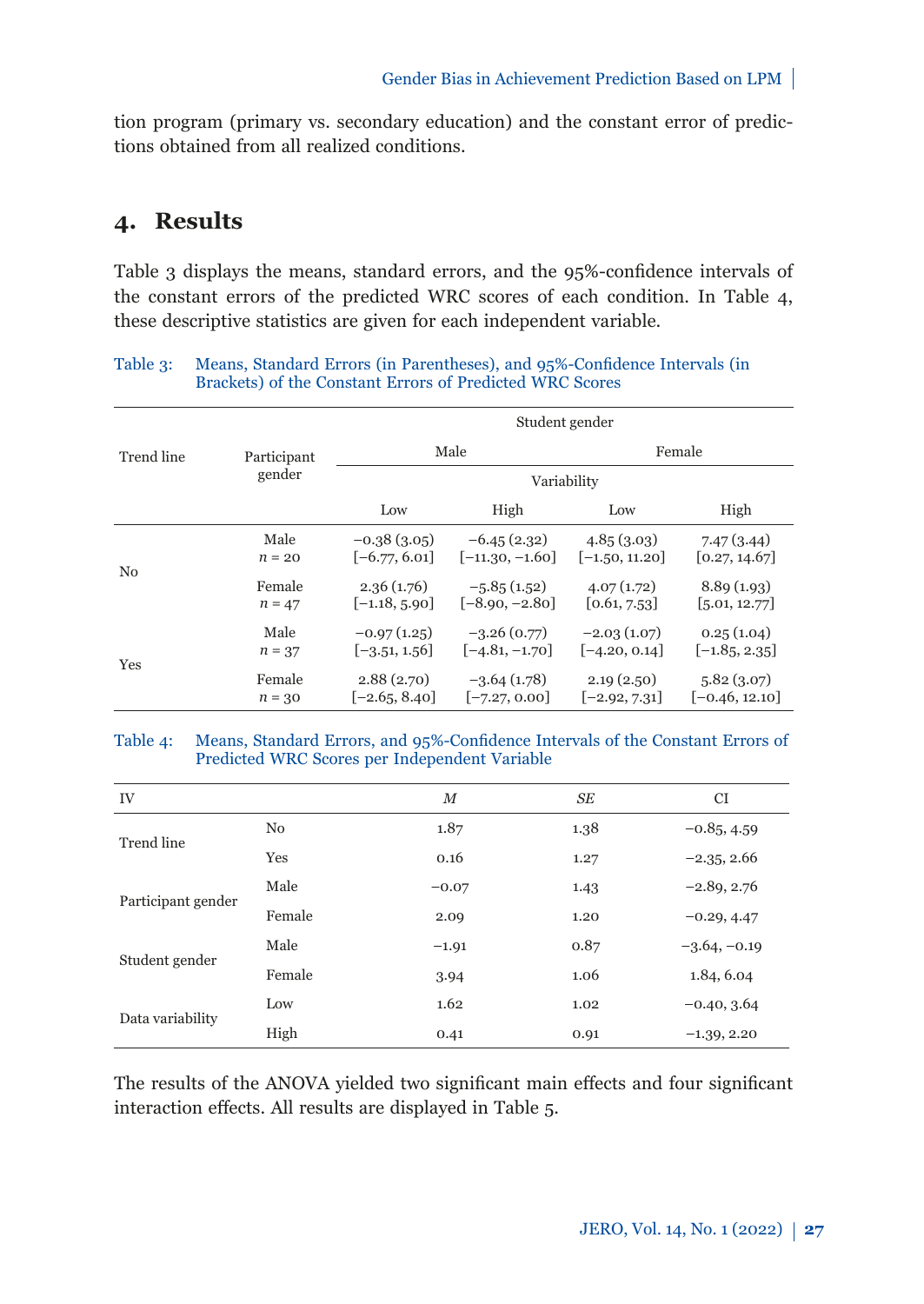| Effect                                                                                 | F ratio | df     | $\boldsymbol{p}$ | $\eta^2$ |
|----------------------------------------------------------------------------------------|---------|--------|------------------|----------|
| Student gender                                                                         | 117.41  | 1, 130 | < .001           | .48      |
| Variability                                                                            | 6.25    | 1, 130 | .014             | .05      |
| Trend line                                                                             | 0.84    | 1, 130 | .360             | .01      |
| Participant gender                                                                     | 1.33    | 1, 130 | .251             | .01      |
| Student gender $\times$ trend line                                                     | 31.84   | 1, 130 | < .001           | .20      |
| Student gender $\times$ variability                                                    | 70.00   | 1, 130 | < .001           | $-35$    |
| Student gender $\times$ participant gender                                             | 0.71    | 1, 130 | .401             | .01      |
| Variability $\times$ trend line                                                        | 1.03    | 1, 130 | .313             | .01      |
| Variability $\times$ participant gender                                                | 0.53    | 1, 130 | .470             | .00      |
| Trend line $\times$ participant gender                                                 | 0.39    | 1, 130 | .536             | .00      |
| Student gender $\times$ trend line $\times$ participant gender                         | 4.36    | 1, 130 | .039             | .03      |
| Student gender $\times$ variability $\times$ trend line                                | 2.60    | 1, 130 | .110             | .02      |
| Student gender $\times$ variability $\times$ participant gender                        | 5.18    | 1, 130 | .025             | .04      |
| Variability $\times$ trend line $\times$ participant gender                            | 0.57    | 1, 130 | $-453$           | .00      |
| Student gender $\times$ variability $\times$ trend line $\times$<br>participant gender | 0.08    | 1, 130 | .777             | .00      |

#### Table 5: Results of the Analysis of Variance

First, there was a significant main effect of student gender,  $F(1, 130) = 117.41$ ,  $p <$ .001,  $\eta^2$  = .48. Participants overestimated on average future reading fluency scores for female students ( $M = 3.94$ ,  $SD = 12.27$ ) compared to male students ( $M = -1.91$ ,  $SD = 10.07$ ,  $d = 0.52$ . Moreover, there was a significant main effect of data variability,  $F(1, 130) = 6.25$ ,  $p = .014$ ,  $y^2 = .05$ . When data variability was low, constant error was on average larger  $(M = 1.62, SD = 11.81)$  than with high data variability  $(M = 0.41, SD = 10.53), d = 0.11.$ 

In addition to these main effects, the ANOVA revealed a significant student gender  $\times$  trend line interaction,  $F(1, 130) = 31.84$ ,  $p < .001$ ,  $\eta^2 = .20$ . The difference in constant error between boys and girls was dependent on the presence or absence of a trend line. Simple effects test showed that when a trend line was present, the difference between boys and girls was small,  $M_{\text{Diff}} = 2.80$ ,  $d = 0.33$ , yet significant,  $F(1, 130) = 14.70, p < .001, h^2 = .10$ , but when no trend line was shown, the difference was quite large,  $M_{\text{Diff}} = 8.90$ ,  $d = 0.97$ ,  $F(1, 130) = 125.38$ ,  $p < .001$ ,  $\eta^2 = .49$ . Note, that *p* values were already adjusted according to Bonferroni.

There was also a significant student gender  $\times$  data variability interaction, *F*(1, 130) = 70.00, *p* < .001,  $\eta^2$  = .35. This interaction effect means that the difference in constant error between boys and girls was affected by data variability. When data variability was high, the difference between boys and girls was larger,  $M_{\text{Diff}}$  = 10.40,  $d$  = 0.98,  $F(1, 130)$  = 128.51,  $p$  < .001,  $\eta^2$  = .50, than when data variability was low,  $M_{\text{Diff}} = 1.30$ ,  $d = 0.19$ ,  $F(1, 130) = 5.06$ ,  $p = .026$ ,  $\eta^2 = .35$ . However, there was no significant student gender  $\times$  participant gender interaction,  $F(1, 130) = 0.71, p = .401, \eta^2 = .01.$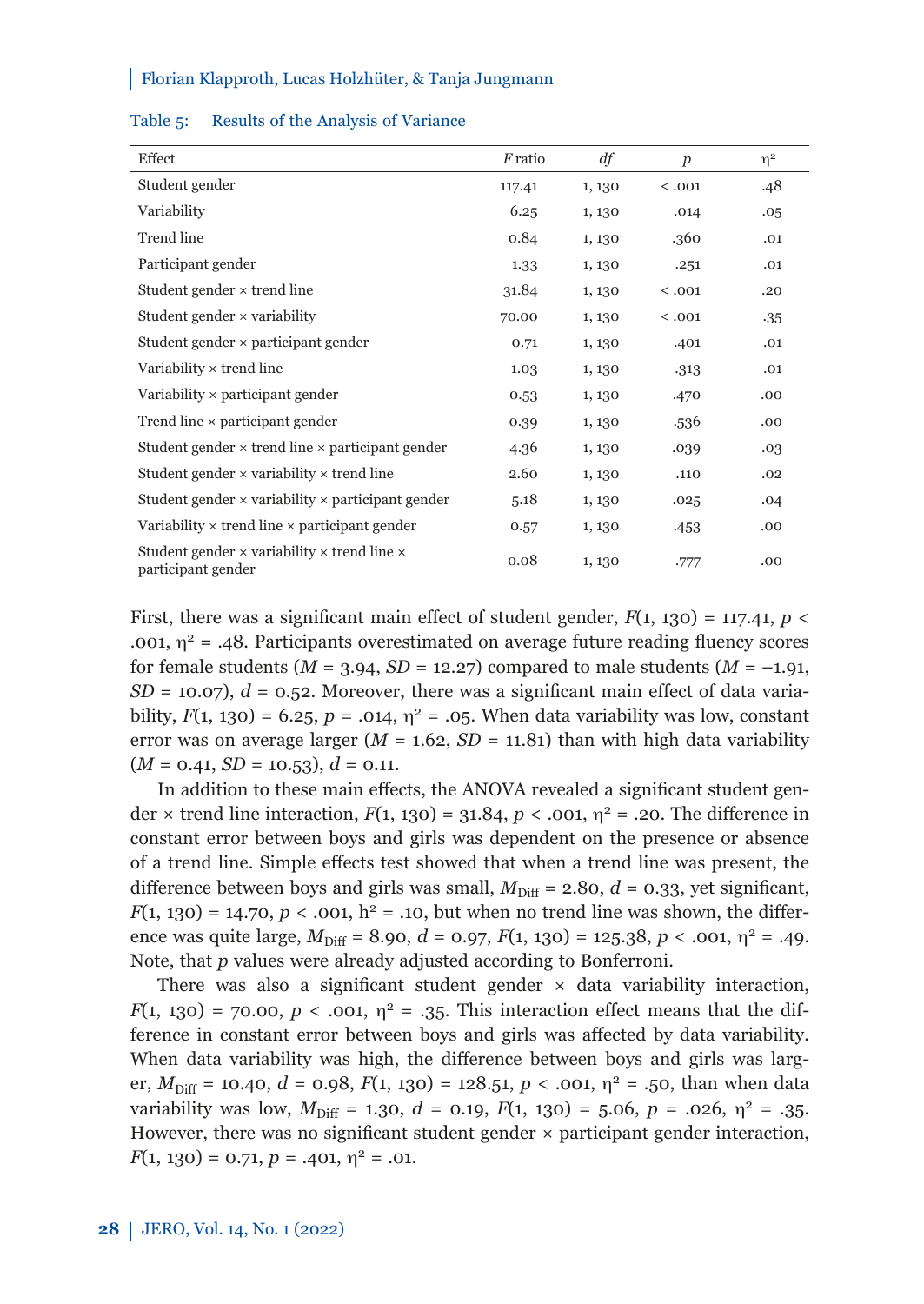In addition to these two-way interactions, the ANOVA yielded two significant three-way interactions, which are displayed in Figures 2 and 3. The first is the student gender  $\times$  participant gender  $\times$  trend line interaction,  $F(1, 130) = 4.36$ ,  $p = .039$ ,  $n^2 = .03$ . This interaction means that the two-way student gender  $\times$  trend line interaction was dependent on the participant gender. As can be seen in Figure 2, the presence of a trend line attenuated the gender bias to a larger degree, when the participants were male rather than female. Simple interaction tests revealed that when participants were female, the student gender  $\times$  trend line interaction was absent,  $F(1, 75) = 0.03$ ,  $p = .865$ ,  $y^2 = .00$ . However, with male participants, the student gender × trend line interaction was present, but not significant,  $F(1, 55) = 3.00, p = .089, n^2 = .05$ . To get more insight into the interaction, we conducted simple effects tests. With male participants, the difference between boys and girls was still significant when a trend line was present,  $F(1, 36) = 7.53$ ,  $p = .009, \eta^2 = .17$ , yet without a trend line, the effect was larger,  $F(1, 36) = 40.50$ ,  $p < .001$ ,  $\eta^2 = .68$ .

Figure 2: Illustration of the Student Gender × Participant Gender × Trend Line Interaction.





The second three-way interaction is the student gender  $\times$  participant gender  $\times$  data variability interaction,  $F(1, 130) = 5.18$ ,  $p = .025$ ,  $n^2 = .04$ . According to Figure 3, this interaction revealed that the effect of data variability on reducing differences in constant error between girls and boys was larger for female than for male participants. Simple interaction tests showed that when participants were female, the student gender  $\times$  variability interaction was significant,  $F(1, 75) = 48.05$ ,  $p \lt 0.001$ ,  $\eta^2$  = .39. With male participants, the student gender  $\times$  variance interaction was also significant,  $F(1, 75) = 37.13$ ,  $p < .001$ ,  $\eta^2 = .40$ . Simple effects tests addition-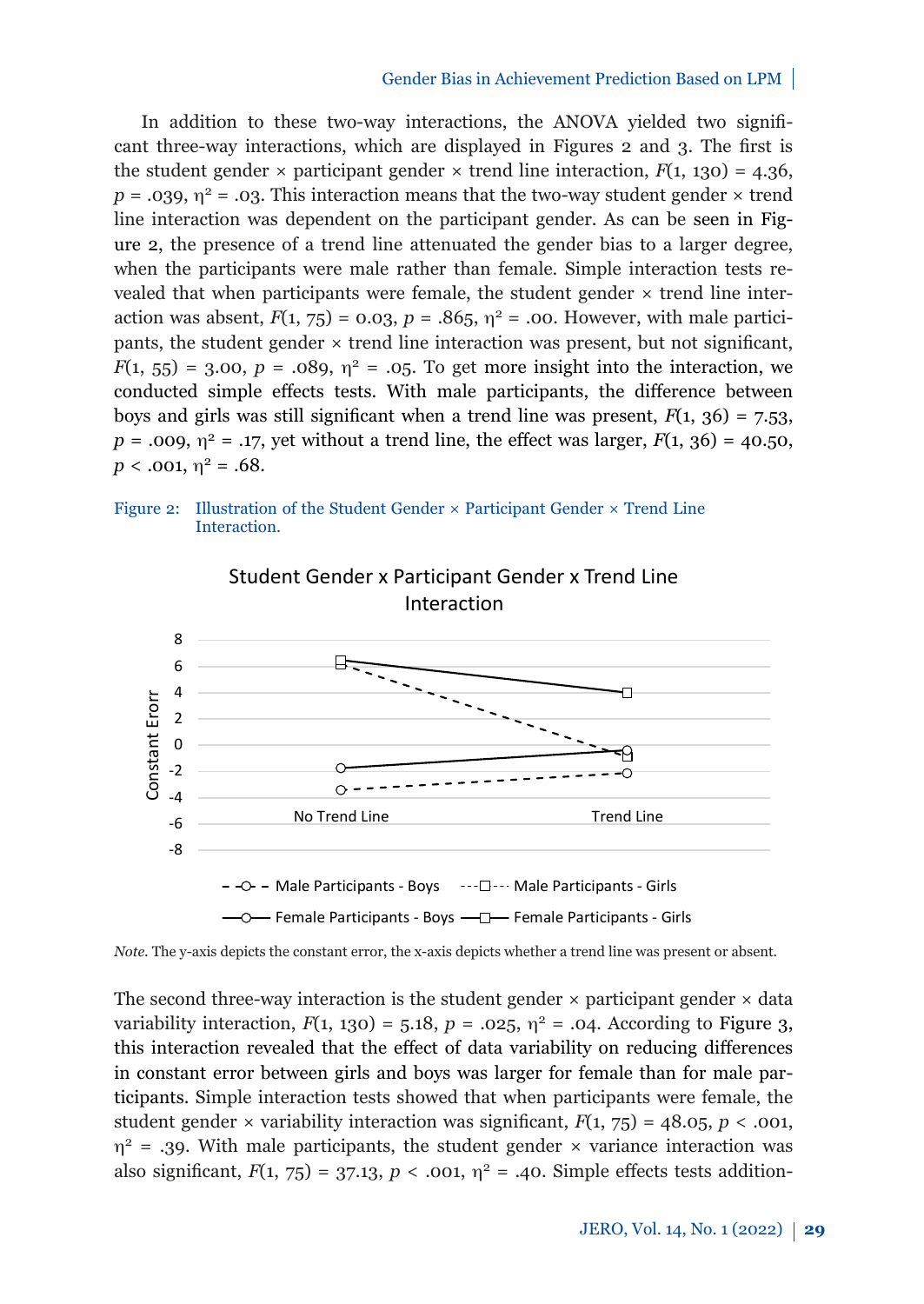ally shed more light on the interactions and confirmed the visual impression. With male participants, the difference between boys and girls was significant when data variability was low,  $F(1, 55) = 8.35$ ,  $p = .006$ ,  $\eta^2 = .13$ , and high,  $F(1, 55) = 88.26$ ,  $p < .001$ ,  $\eta^2 = .62$ . With female participants, however, the difference between boys and girls was only significant when data variability was high,  $F(1, 75) = 74.06$ ,  $p < .001$ ,  $\eta^2 = .50$ .





*Note.* The y-axis depicts the constant error, the x-axis depicts whether data variability was low or high.

In order to assess whether the participants' teacher education program affected the predictions of the participants, we additionally conducted correlational analyses between the teacher education program (primary vs. secondary education) and the constant error of predictions obtained from all realized combinations of variables that were used to construct the student vignettes. We obtained positive, but weak and insignificant associations, with all *r*s < .18 and all *p*s > .154.

# **5. Discussion**

This study evidences that within LPM preservice teachers were prone to a gender bias. When presented with a graph depicting the development of reading fluency of both boys and girls over a period of 11 weeks, the predictions of reading fluency in Week 17 were clearly higher for girls than for boys. In particular, preservice teachers predicted on average a higher score for girls compared to boys, which was 0.52 times the standard deviation of the distribution of constant errors obtained in this study. Therefore, we could find support for our hypothesis that preservice teachers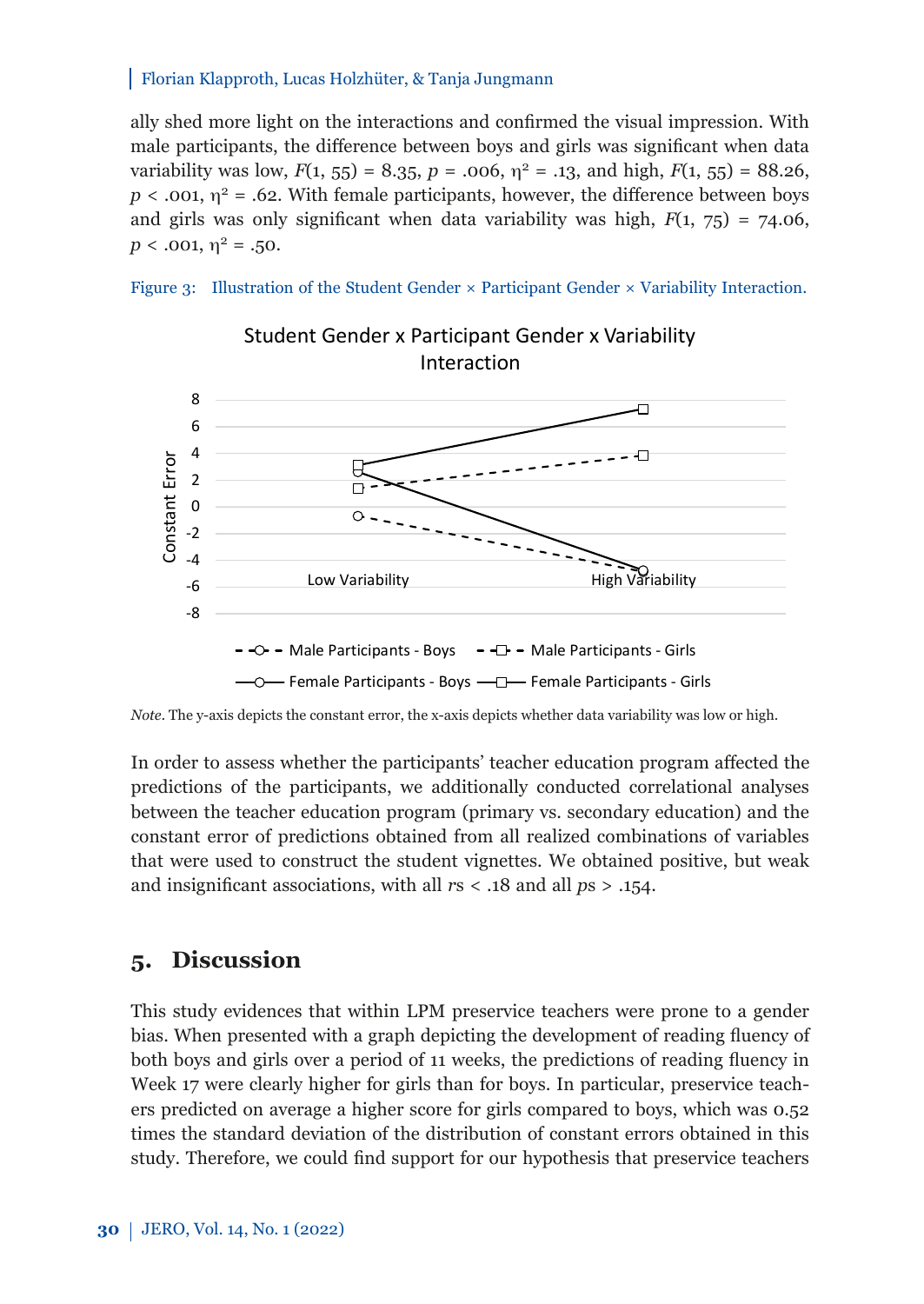were stereotyping boys and girls when making judgments about their reading fluency development.

Moreover, as predicted, the gender bias was attenuated when a trend line was presented or when data variability was low. We assumed that when we would reduce ambiguity of the data and hence increased preservice teachers' subjective certainty about the trend inherent in the data, the participants would be less prone to use stereotypical beliefs about reading skills of boys and girls for making judgments. Both the student gender  $\times$  trend line interaction and the student gender  $\times$ data variability interaction supported our hypothesis. Notably, the sizes of the interaction effects were quite large ( $\eta^2$  = .20, and  $\eta^2$  = .35, respectively), which indicates that the reduction of the gender bias was quite effective.

Furthermore, we could not find a same-gender bias in male participants in our data. Both male and female participants favored girls over boys with respect to predicted reading fluency scores. However, the participants' preference for girls reduced when ambiguity of the data was decreased or when a trend line was present. These effects, albeit small, were affected by the participants' gender. Male participants benefitted more from a trend line than female participants, as males made similar predictions for both boys and girls and with only small constant errors. When data ambiguity was lowered by reducing data variability, female participants seemed to benefit more than males, since low data variability let the gender bias almost completely disappear in female participants.

Why did a gender bias in LPM occur, why was it so strong, and why did different ways of decreasing ambiguity result in different reductions of gender bias between male and female participants? In LPM, teachers or preservice teachers use the graphical depiction of a student's achievement development to make several decisions. They could use the achievement trajectory to judge whether lessons had been effective, whether a student needs additional support, or whether their instruction has to be adjusted in order to better fit the needs of the students. Whatever the decisions to be made are, teachers have to understand the data depicted as a kind of a learning curve. Several studies (e.g., Espin et al., 2017; Van den Bosch et al., 2017; Van Norman et al., 2013) have called into question that teachers have adequate skills to fully understand what is presented in achievement trajectories, especially when relations between parameters of the curve have to be determined (e.g., how well students achieved their achievement goals) or when conclusions have to be drawn with respect to educational interventions. Since most of the learning progress data are variable (Van Norman & Christ, 2016), teachers necessarily would encounter difficulties in detecting the trend of the data, which in turn would make it difficult for them to both "read between the data" and "read beyond the data" (Friel et al., 2001).

Data ambiguity might encourage teachers to look for additional information that would facilitate their judgements. However, when there is no source of additional information, or when decisions have to be reached quickly, stereotypical beliefs are likely to guide expectations about those students (Kunda & Sherman-Williams, 1993). This might be even more the case if teachers have to predict stu-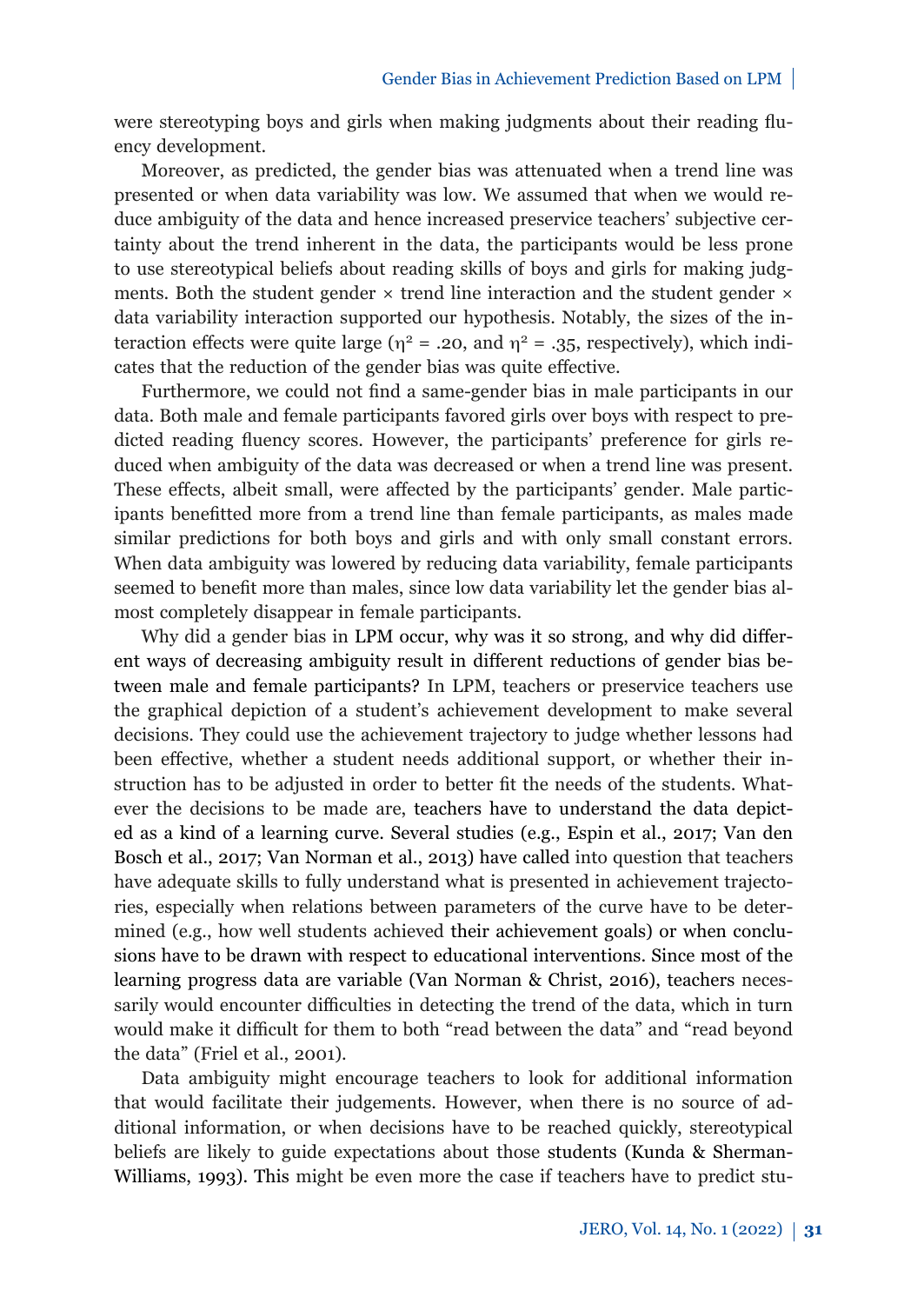dents' achievements based on what they see on a chart showing a student's learning progress. Given current knowledge, predictions are always uncertain since there are multiple possible future states of nature (Stewart, 2000). If uncertainty cannot be reduced by the integration of additional information, heuristic and category-based processing of information is likely to occur (Fiske & Neuberg, 1990). Moreover, when teachers (or preservice teachers) are to make a prediction about a student's future achievement, they are likely to use expectations they have about that student to guide their predictions. Compared to judgments of current states, predictions of future states might be even more susceptible for stereotypical expectation, like, for instance, the expectation that on average girls would show better achievements than boys.

The amount of gender bias obtained in this study might arise from two sources, which are the prediction task, and the absence of additional prediction-relevant information about the students. In prediction tasks, uncertainty is usually higher than in tasks where the judgment concerns actual instead of future events, since predictions involve the future, and the future is unknown. In addition, the prediction task in this study can be characterized as being complex, since it required the participants to both differentiate the information presented with regard to the different interpretations they allowed, and to integrate the information to a single judgment (cf. Tetlock & Kim, 1987). Complex tasks would elicit the use of stereotypes more likely than simple tasks would do (Bodenhausen & Lichtenstein, 1987). Therefore, the prediction task itself might have facilitated the use of stereotypical beliefs. Moreover, the participants were forced to make predictions without having access to information relevant for preservice teachers' predictions besides what was presented in the graph. A lack of individuating information, however, corresponds with an increased use of stereotypes (Fiske et al., 1999; Macrae et al., 1993).

Apparently, male and female participants processed data ambiguity and its reduction in different ways. When presented with a trend line, male participants were less prone to a gender bias compared to male participants who received vignettes without a trend line. With female participants, however, the effect of the trend line on gender bias was smaller than for male participants, and they made more accurate predictions when data variability was low. The differences between male and female participants' predictions might be caused by the differences between the realized ways of reducing data ambiguity. When data variability was low rather than high, reduction of ambiguity was produced by the students themselves. That is, students showing constant progress of achievement with only minor fluctuations might be regarded as stable and therefore easy to predict. Predictions based on the trend line, however, could neglect the ups and downs in the growth curve, such that predictions for both stable and unstable students could be made with similar certainty, provided that the trend line depicted the "real" achievement development.

It appears that female participants seemed to be more skeptical against the trend line, whereas male participants did more than female participants rely on external statistical aids.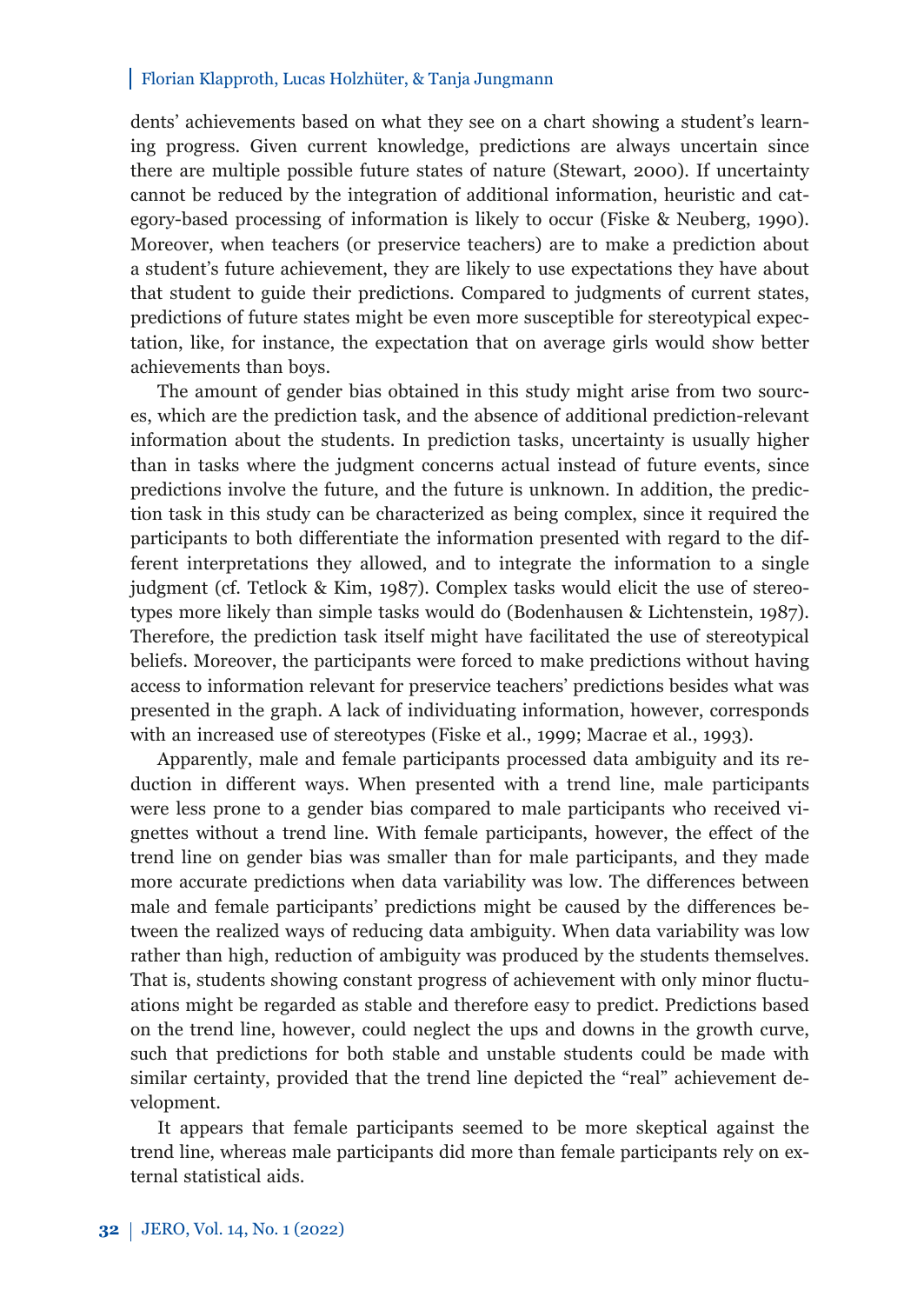# **6. Limitations**

People use their stereotypical beliefs about social groups as a basis for judgment and prediction whenever they lack the desire or the ability to engage in more extensive processing of information (Bodenhausen, 1993). Such a lack of desire or ability may be common under most everyday life circumstances (Fiske & Neuberg, 1990), but not always in educational decisions made by teachers. Therefore, it might be a limitation of this study that the participants made predictions about virtual students, not real students. Hence, because of the artificial character of the experiment, the participants might not have felt highly accountable for their predictions (Tetlock & Kim, 1987) and therefore engaged less in effortful information processing than they would do in real school settings.

In addition, teachers in real classrooms have access to a variety of information that could bolster their decisions and predictions about students' achievements. We could therefore expect that predictions of achievements with real students might be less affected by stereotypes and category-based information processing than in this study.

Moreover, the participants were preservice instead of in-service teachers. Although there is ample evidence that both make comparable judgments (Glock & Karbach, 2015; Mertler, 2004), preservice teachers usually lack the experience in-service teachers have when students are to be judged, and may use information about students differently (e.g., Sabers et al., 1991).

Furthermore, effects of the independent variables used in this study could be affected by the fact that the participants were inexperienced with LPM. It is possible that more experienced participants would have made less errors in prediction.

A further limitation might be that we did not establish a baseline condition where the gender of the students was not announced. This baseline condition would have shown how precise predictions are when the participants were unaffected by student gender.

Finally, we did not apply some sort of manipulation check. For instance, we could have checked for whether the participants actually had attended to the student names that were attached to the graphs by asking them at the end of the study. Manipulation checks may help figure out if participants noticed the treatment at all. However, making the manipulation check at the end of the study may compromise its validity, since the participants may not remember what they were feeling or thinking during the study (Hauser et al., 2018).

# **7. Conclusions**

The results indicate that preservice teachers were prone to apply gender stereotypes when interpreting and predicting learning progress data. The likelihood of the occurrence of stereotyping was raised when the ambiguity of progress data was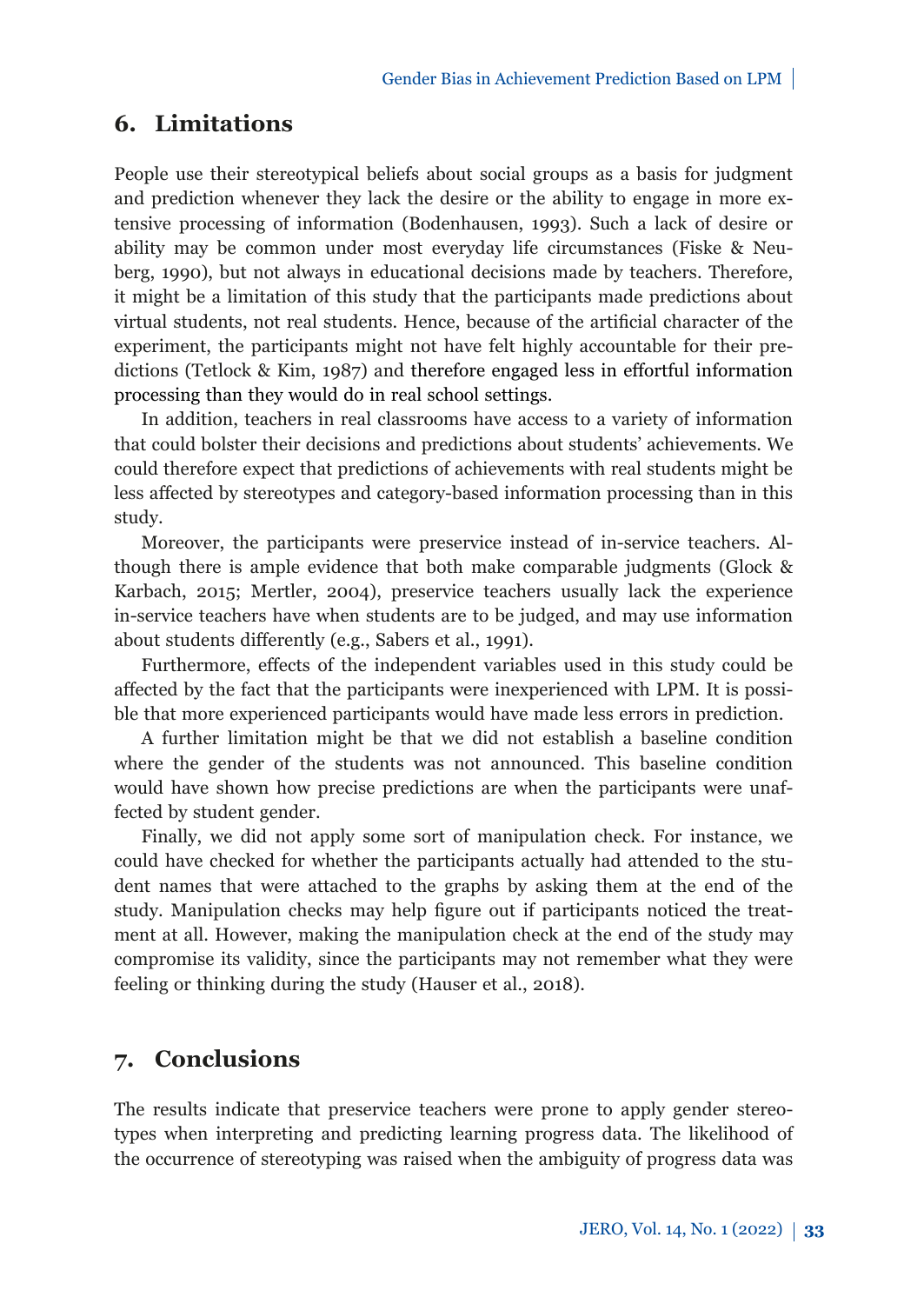high. Therefore, it can be concluded that caution is warranted when (preservice) teachers base their interventions on learning progress data that is highly ambiguous and not supported by visual or statistical aids.

Based on the results obtained, we recommend training of graph literacy (Friel et al., 2001) for both preservice and in-service teachers. There are a few studies on training programs for teachers in regard to the interpretation of learning progress data, showing that training of the interpretation of visualized progress data is possible and successful (Kennedy et al., 2015; Van den Bosch et al., 2019). These training programs should be adapted to teacher education programs in Germany.

# **References**

- Ardoin, S. P., & Christ, T. J. (2009). Curriculum-based measurement of oral reading: Standard errors associated with progress monitoring outcomes from DIBELS, AIMSweb, and an experimental passage set. *School Psychology Review, 38*(2), 266–283. <https://doi.org/10.1080/02796015.2009.12087837>
- Ardoin, S. P., Christ, T. J., Morena, L. S., Cormier, D. C., & Klingbeil, D. A. (2013). A systematic review and summarization of the recommendations and research surrounding Curriculum-Based Measurement of oral reading fluency (CBM-R) decision rules. *Journal of School Psychology, 51*(1), 1–18. [https://doi.org/10.1016/j.](https://doi.org/10.1016/j.jsp.2012.09.004) [jsp.2012.09.004](https://doi.org/10.1016/j.jsp.2012.09.004)
- Bar, M. (2003). A cortical mechanism for triggering top-down facilitation in visual object recognition. *Journal of Cognitive Neuroscience, 15*(4), 600–609. [https://doi.](https://doi.org/10.1162/089892903321662976) [org/10.1162/089892903321662976](https://doi.org/10.1162/089892903321662976)
- Bodenhausen, G. V. (1993). Emotions, arousal, and stereotypic judgements: A heuristic model of affect and stereotyping. In D. M. Mackie & D. L. Hamilton (Eds.), *Affect, cognition, and stereotyping* (pp. 13–37). Academic Press. [https://doi.org/10.1016/](https://doi.org/10.1016/B978-0-08-088579-7.50006-5) [B978-0-08-088579-7.50006-5](https://doi.org/10.1016/B978-0-08-088579-7.50006-5)
- Bodenhausen, G. V., & Lichtenstein, M. (1987). Social stereotypes and informationprocessing strategies: The impact of task complexity. *Journal of Personality and Social Psychology, 52*(5), 871–880. [https://doi.org/10.1037/0022-3514.52.5.871](https://psycnet.apa.org/doi/10.1037/0022-3514.52.5.871)
- Brossart, D. F., Parker, R. I., Olson, E. A., & Mahadevan, L. (2006). The relationship between visual analysis and five statistical analyses in a simple AB single-case research design. *Behavior Modification, 30*(5), 531–563. [https://doi.](https://doi.org/10.1177%2F0145445503261167) [org/10.1177/0145445503261167](https://doi.org/10.1177%2F0145445503261167)
- Campbell, D. T. (1967). Stereotypes and the perception of group differences. *American Psychologist, 22*(10), 817–829. [https://doi.org/10.1037/h0025079](https://psycnet.apa.org/doi/10.1037/h0025079)
- Chiu, M. M., & McBride-Chang, C. (2006). Gender, context, and reading: A comparison of students in 43 countries. *Scientific Studies of Reading*, *10*(4), 331–362. https:// doi.org/10.1207/s1532799xssr1004\_1
- Christ, T. J., Zopluoglu, C., Long, J. D., & Monaghen, B. D. (2012). Curriculumbased measurement of oral reading: Quality of progress monitoring outcomes. *Exceptional Children, 78*(3), 356–373. [https://doi.org/10.1177/001440291207](https://doi.org/10.1177%2F001440291207800306) [800306](https://doi.org/10.1177%2F001440291207800306)
- Correll, J., Wittenbrink, B., Crawford, M. T., & Sadler, M. S. (2015). Stereotypic vision: How stereotypes disambiguate visual stimuli. *Journal of Personality and Social Psychology, 108*(2), 219–233. [https://doi.org/10.1037/pspa0000015](https://psycnet.apa.org/doi/10.1037/pspa0000015)
- Darley, J. M., & Gross, P. G. (1983). A hypothesis-confirming bias in labeling effects. *Journal of Personality and Social Psychology, 44*(1), 20–33. [https://doi.](https://psycnet.apa.org/doi/10.1037/0022-3514.44.1.20) [org/10.1037/0022-3514.44.1.20](https://psycnet.apa.org/doi/10.1037/0022-3514.44.1.20)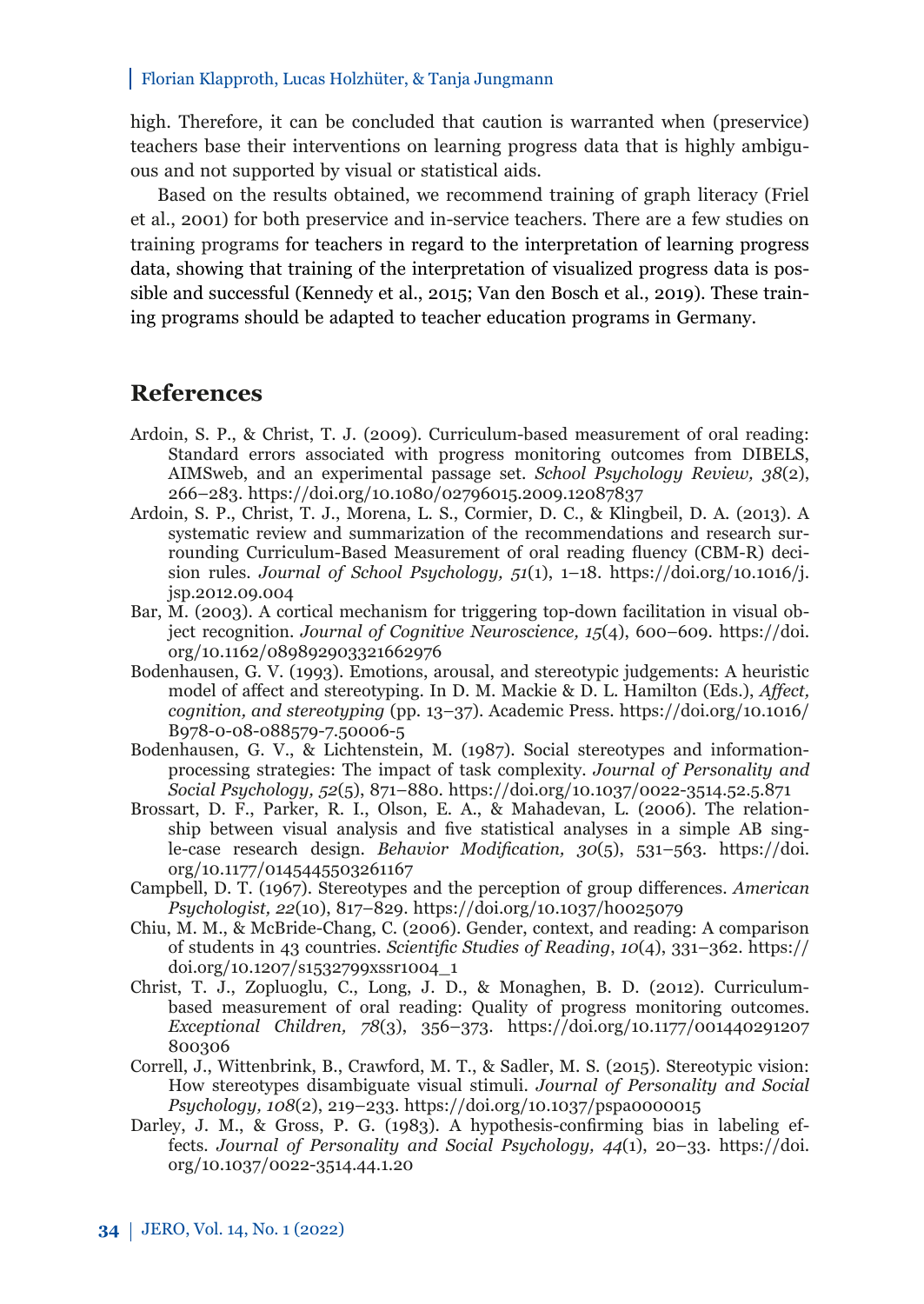- Dee, T. S. (2007). Teachers and the gender gaps in student achievement. *Journal of Human Resources, 42*(3), 528–554. <https://doi.org/10.3368/jhr.XLII.3.528>
- Deno, S. L. (1985). Curriculum-based measurement: The emerging alternative. *Exceptional Children, 52*(3), 219–232. [https://doi.org/10.1177/001440298505](https://doi.org/10.1177%2F001440298505200303)  [200303](https://doi.org/10.1177%2F001440298505200303)
- Deno, S. L. (2003). Developments in curriculum-based measurement. *The Journal of Special Education, 37*(3), 184–192. [https://doi.org/10.1177/00224669030370030](https://doi.org/10.1177%2F00224669030370030801) [801](https://doi.org/10.1177%2F00224669030370030801)
- Deno, S. L. (2013). Problem-solving assessment. In R. Brown-Chidsey & K. J. Andren (Eds.), *Assessment for intervention: A problem-solving approach* (pp. 10–36). Guilford.
- Driessen, G. (2007). The feminization of primary education: Effects of teachers' sex on pupil achievement, attitudes and behaviour. *Review of Education, 53*(2), 183–203. <https://doi.org/10.1007/s11159-007-9039-y>
- Ehrenberg, R. G., Goldhaber, D. D., & Brewer, D. J. (1995). Do teachers' race, gender, and ethnicity matter? Evidence from the National Educational Longitudinal Study of 1988. *Industrial and Labor Relations Review, 48*(3), 547–561. [https://doi.](https://doi.org/10.1177%2F001979399504800312) [org/10.1177/001979399504800312](https://doi.org/10.1177%2F001979399504800312)
- Espin, C. A., Waymann, M. M., Deno, S. L., & McMaster, K. L. (2017). Data-based decision making: Developing a method for capturing teachers' understanding of CBM graphs. *Learning Disabilities Research & Practice, 32*(1), 8–21. [https://doi.](https://doi.org/10.1111/ldrp.12123) [org/10.1111/ldrp.12123](https://doi.org/10.1111/ldrp.12123)
- Faul, F., Erdfelder, E., Buchner, A., & Lang, A.-G. (2009). Statistical power analyses using G\*Power 3.1: Tests for correlation and regression analyses. *Behavior Research Methods, 41*(4), 1149–1160. <https://doi.org/10.3758/BRM.41.4.1149>
- Fiske, S. T., Lin, M., & Neuberg, S. (1999). The continuum model. In S. Chaiken & Y. Trope (Eds.), *Dual-process theories in social psychology* (pp. 321–254). Guilford.
- Fiske, S. T., & Neuberg, S. L. (1990). A continuum of impression formation, from category-based to individuating processes: Influences of information and motivation on attention and interpretation. *Advances in Experimental Social Psychology, 23*, 1–74. [https://doi.org/10.1016/S0065-2601\(08\)60317-2](https://doi.org/10.1016/S0065-2601(08)60317-2)
- Friel, S. N., Curcio, F. R., & Bright, G. W. (2001). Making sense of graphs: Critical factors influencing comprehension and instructional implications. *Journal of Research in Mathematics Education, 32*(2), 124–158. [https://doi.](https://doi.org/10.2307/749671) [org/10.2307/749671](https://doi.org/10.2307/749671)
- Fuchs, L. S., Fuchs, D., & Hosp, M. K. (2001). Oral reading fluency as an indicator of reading competence: A theoretical, empirical, and historical analysis. *Scientific Studies of Reading, 5*(3), 239–256. [https://doi.org/10.1207/](https://doi.org/10.1207/S1532799XSSR0503_3) S<sub>1532799</sub>XSSR0503\_3
- Geller, G., Faden, R. R., & Levine, D. M. (1990). Tolerance for ambiguity among medical students: Implications for their selection, training and practice. *Social Science & Medicine, 31*(5), 619–624. [https://doi.org/10.1016/0277-9536\(90\)90098-D](https://doi.org/10.1016/0277-9536(90)90098-D)
- Gerhards, J. (2010). *Die Moderne und ihre Vornamen: Eine Einladung in die Kultursoziologie* [Modernity and its first names: An invitation to cultural sociology] (2nd ed.). VS Verlag für Sozialwissenschaften.
- Glock, S., & Karbach, J. (2015). Preservice teachers' implicit attitudes toward racial minority students: Evidence from three implicit measures. *Studies in Educational Evaluation, 45*, 55–61. <https://doi.org/10.1016/j.stueduc.2015.03.006>
- Glock, S., & Kleen, H. (2017). Gender and student misbehavior: Evidence from implicit and explicit measures. *Teaching and Teacher Education, 67*, 93–103. [https://doi.](https://doi.org/10.1016/j.tate.2017.05.015) [org/10.1016/j.tate.2017.05.015](https://doi.org/10.1016/j.tate.2017.05.015)
- Good, R. H., & Shinn, M. R. (1990). Forecasting accuracy of slope estimates for reading curriculum-based measurement: Empirical evidence. *Behavioral Assessment, 12*(2), 179–193.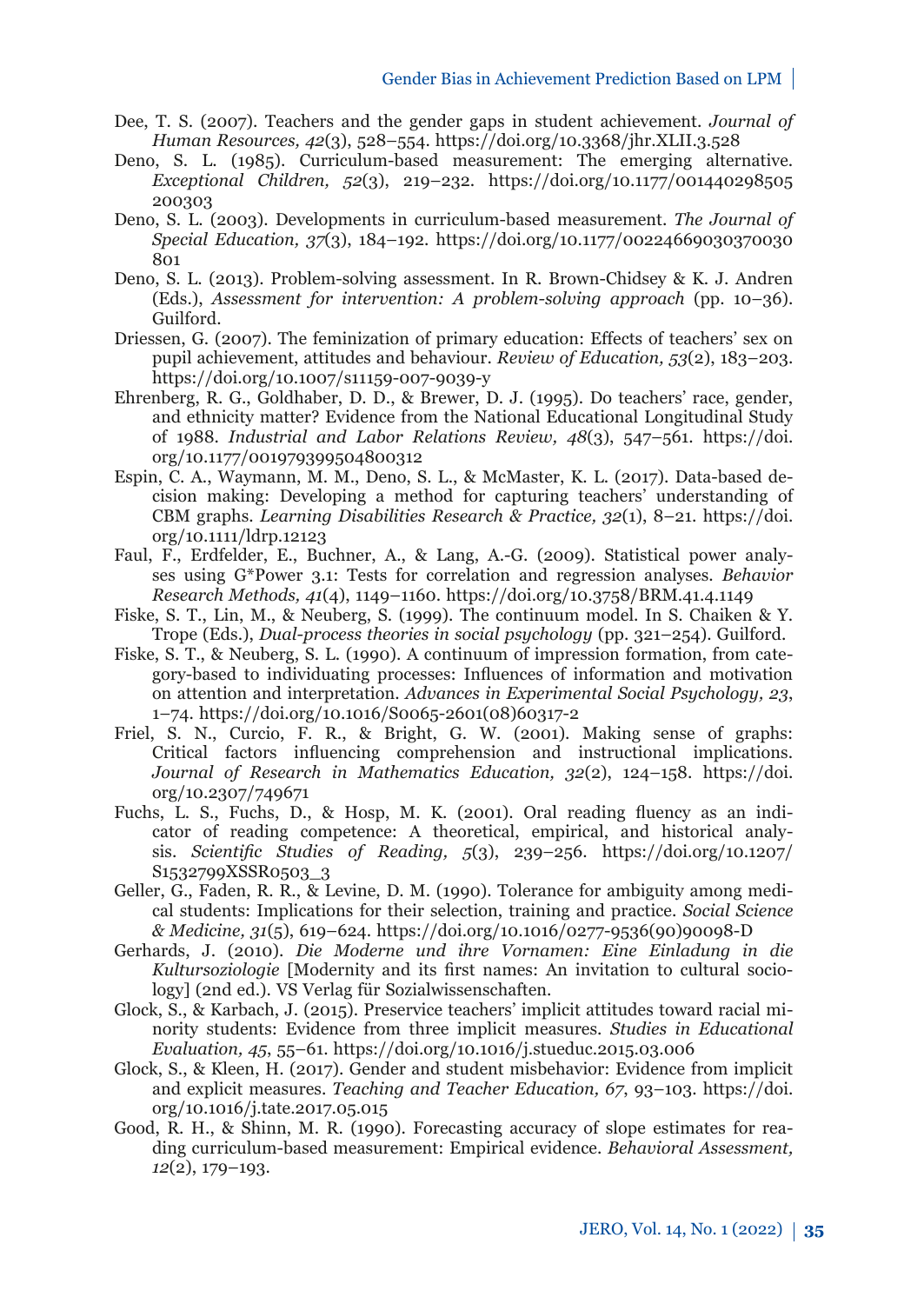- Greenwald, A. G., & Banaji, M. R. (1995). Implicit social cognition: Attitudes, selfesteem, and stereotypes. *Psychological Review, 102*(1), 4–27. https://doi. [org/10.1037/0033-295X.102.1.4](https://doi.org/10.1037/0033-295X.102.1.4)
- Hauser, D. J., Ellsworth, P. C., & Gonzalez, R. (2018). Are manipulation checks necessary? *Frontiers in Psychology, 9*, Article 998. [https://doi.org/10.3389/](https://doi.org/%2010.3389/fpsyg.2018.00998) [fpsyg.2018.00998](https://doi.org/%2010.3389/fpsyg.2018.00998)
- Hicklin, S. K., & Wedell, D. H. (2005). Learning group differences: implications for contrast and assimilation in stereotyping. *Social Cognition, 25*(3), 410–454. [https://](https://doi.org/10.1521/soco.2007.25.3.410) [doi.org/10.1521/soco.2007.25.3.410](https://doi.org/10.1521/soco.2007.25.3.410)
- Hilton, J. L., & von Hippel, W. (1996). Stereotypes. *Annual Review of Psychology, 47*, 237–271. <https://doi.org/10.1146/annurev.psych.47.1.237>
- Holmlund, H., & Sund, K. (2008). Is the gender gap in school performance affected by the sex of the teacher? *Labour Economics, 15*(1)*,* 37–53. [https://doi.org/10.1016/j.](https://doi.org/10.1016/j.labeco.2006.12.002) [labeco.2006.12.002](https://doi.org/10.1016/j.labeco.2006.12.002)
- Horner, R. H., & Odom, S. L. (2014). Constructing single-case research designs: Logic and options. In T. R. Kratochwill & J. R. Levin (Eds.), *Single-case intervention research: Methods and statistical advances* (pp. 27–52). American Psychological Association. [https://doi.org/10.1037/14376-002](https://psycnet.apa.org/doi/10.1037/14376-002)
- Hosp, M. K., Hosp, J. L., & Howell, K. W. (2007). *The ABCs of CBM. A practical guide to curriculum-based measurement*. Guilford.
- Jussim, L., & Eccles, J. (1992). Teacher expectations: II. Construction and reflection of student achievement. *Journal of Personality and Social Psychology, 63*(6), 947– 961. [https://doi.org/10.1037/0022-3514.63.6.947](https://psycnet.apa.org/doi/10.1037/0022-3514.63.6.947)
- Kennedy, M. J., Wagner, D., Stegall, J., Lembke, E., Miciak, J., Alves, K. D., Brown, T., Driver, M. K., & Hirsch, S. E. (2015). Using content acquisition podcasts to improve teacher candidate knowledge of curriculum-based measurement. *Exceptional Children, 82*(3), 303–320. [https://doi.org/10.1177/0014402915615885](https://doi.org/10.1177%2F0014402915615885)
- Klapproth, F. (2006). Mental models of growth. In H. Helfrich, M. Zillekens, & E. Hölter (Eds.), *Culture and development in Japan and Germany* (pp. 141–153). Daedalus.
- Klapproth, F. (2018). Biased predictions of students' future achievement: An experimental study on preservice teachers' interpretation of curriculum-based measurement graphs. *Studies in Educational Evaluation*, *59*, 67–75. [https://doi.](https://doi.org/10.1016/j.stueduc.2018.03.004) [org/10.1016/j.stueduc.2018.03.004](https://doi.org/10.1016/j.stueduc.2018.03.004)
- Klapproth, F., & Fischer, B. D. (2019). Preservice teachers' evaluations of students' achievement development in the context of school-track recommendations. *European Journal of Psychology of Education, 34*(4), 825–846. [https://doi.](https://doi.org/10.1007/s10212-018-0405-x) [org/10.1007/s10212-018-0405-x](https://doi.org/10.1007/s10212-018-0405-x)
- Klein, O., Doyen, S., Leys, C., Magalhães de Saldanha da Gama, P. A., Miller, S., Questienne, L., & Cleeremans, A. (2012). Low hopes, high expectations: Expectancy effects and the replicability of behavioral experiments. *Perspectives on Psychological Science, 7*(6), 572–584. [https://doi.org/10.1177/1745691612463704](https://doi.org/10.1177%2F1745691612463704)
- Kossak, S. N., & Johnson, M. M. (2001). The effects of a sensitization technique on stereotyping behavior. *Social Work Education, 20*(2), 199–207. [https://doi.](https://doi.org/10.1080/02615470120044293) [org/10.1080/02615470120044293](https://doi.org/10.1080/02615470120044293)
- Kranzler, J. H., Miller, M. D., & Jordan, L. (1999). An examination of racial/ethnic and gender bias on curriculum-based measurement of reading. *School Psychology Quarterly, 14*(3), 327–342. [https://doi.org/10.1037/h0089012](https://psycnet.apa.org/doi/10.1037/h0089012)
- Kunda, Z., & Sherman-Williams, B. (1993). Stereotypes and the construal of individuating information. *Personality and Social Psychology Bulletin, 19*(1), 90–99. [https://doi.org/10.1177/0146167293191010](https://doi.org/10.1177%2F0146167293191010)
- Lorenz, G., Gentrup, S., Kristen, C., Stanat, P., & Kogan, I. (2016). Stereotype bei Lehrkräften? Eine Untersuchung systematisch verzerrter Lehrererwartungen [Stereotypes among teachers? A study of systematic bias in teacher expectations].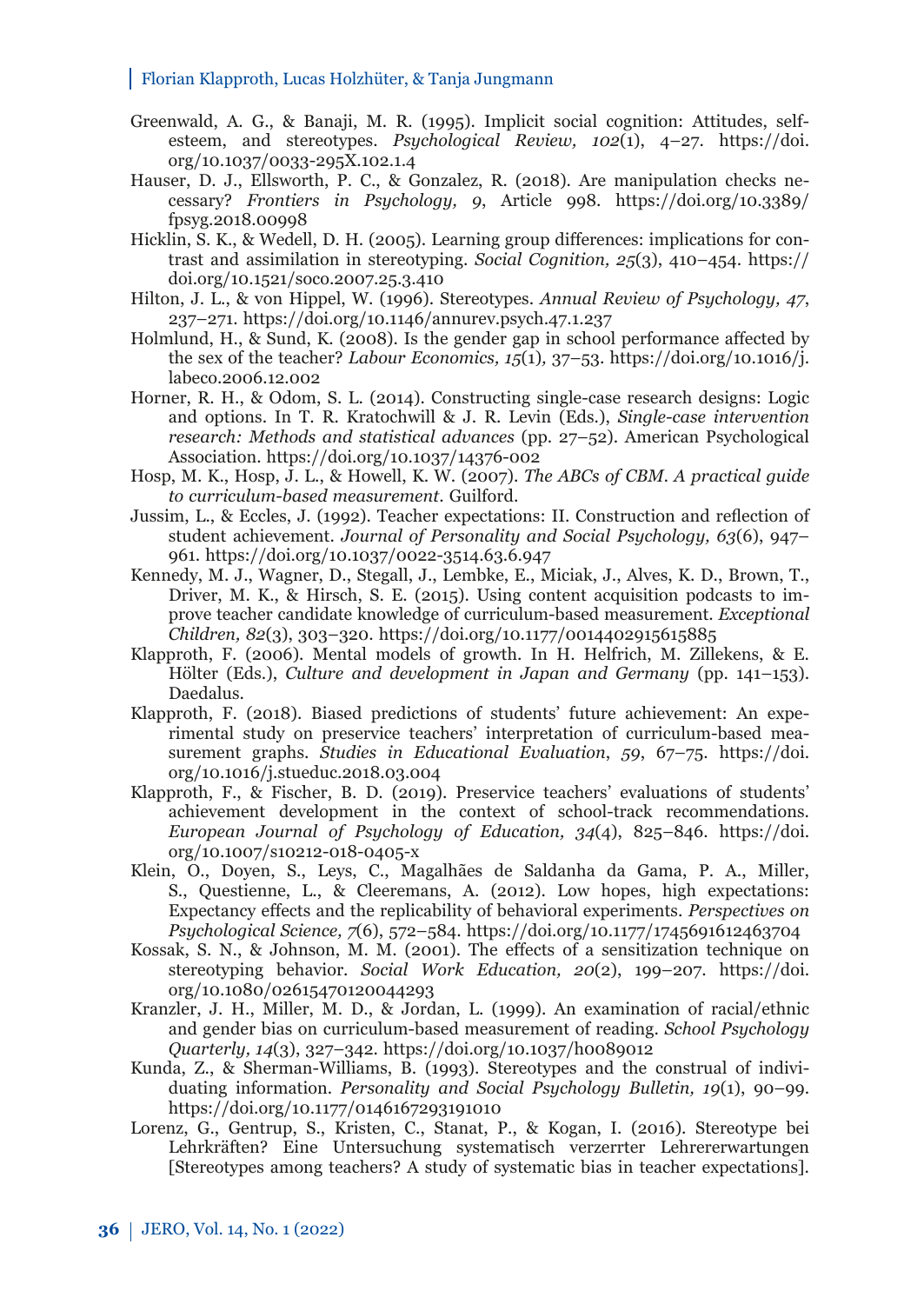*Kölner Zeitschrift für Soziologie und Sozialpsychologie, 68*(1), 89–111. [https://doi.](https://doi.org/10.1007/s11577-015-0352-3) [org/10.1007/s11577-015-0352-3](https://doi.org/10.1007/s11577-015-0352-3)

- Macrae, C. N., Hewstone, M., & Griffiths, R. J. (1993). Processing load and memory for stereotype-based information. *European Journal of Social Psychology, 23*(1), 77– 87. <https://doi.org/10.1002/ejsp.2420230107>
- Macrae, C. N., Milne, A. B., & Bodenhausen, G. V. (1994). Stereotypes as energy-saving devices: A peek inside the cognitive toolbox. *Journal of Personality and Social Psychology, 66*(1)*,* 37–47. [https://doi.org/10.1037/0022-3514.66.1.37](https://psycnet.apa.org/doi/10.1037/0022-3514.66.1.37)
- Makridakis, S., Wheelwright, S. C., & Hyndman, R. J. (1998). *Forecasting: Methods and applications* (3rd ed.). Wiley. http://hdl.handle.net/11728/7113
- Martin, A., & Marsh, H. (2005). Motivating boys and motivating girls: Does teacher gender really make a difference? *Australian Journal of Education, 49*(3), 320– 334. [https://doi.org/10.1177/000494410504900308](https://doi.org/10.1177%2F000494410504900308)
- McElvany, N., Kessels, U., Schwabe, F., & Kasper, D. (2017). Geschlecht und Lesekompetenz [Gender and reading competence]. In A. Hußmann, H. Wendt, W. Bos, A. Bremerich-Vos, D. Kasper, E.-M. Lankes, N. McElvany, T. C. Stubbe, & R. Valentin (Eds.), *IGLU 2016. Lesekompetenzen von Grundschulkindern in [Deutschland im internationalen Vergleich](https://doi.org/10.25656/01:15476)* (pp. 177–194). Waxmann. https://doi. org/10.25656/01:15476
- Mertler, C. A. (2004). Secondary teachers' assessment literacy: Does classroom experience make a difference? *American Secondary Education, 33*(1), 49–64. [https://](https://www.jstor.org/stable/41064623) [www.jstor.org/stable/41064623](https://www.jstor.org/stable/41064623)
- Mullis, I. V. S., Martin, M. O., Foy, P., & Hooper, M. (2017). *PIRLS 2016: International results in reading*. TIMSS & PIRLS International Study Center, Lynch School of Education, Boston College International Association for the Evaluation of Educational Achievement (IEA).
- Muntoni, F., & Retelsdorf, J. (2018). Gender-specific teacher expectations in reading The role of teachers' gender stereotypes. *Contemporary Educational Psychology, 54*, 212–220. <https://doi.org/10.1016/j.cedpsych.2018.06.012>
- Nelson, P. M., Van Norman, E. R., & Christ, T. J. (2017). Visual analysis among novices: Training and trend lines as graphic aids. *Contemporary School Psychology, 21*(2), 93–102. <https://doi.org/10.1007/s40688-016-0107-9>
- Neugebauer, M., Helbig, M., & Landmann, A. (2011). Unmasking the myth of the samesex teacher advantage*. European Sociological Review, 27*(5), 669–689. [https://](https://doi.org/10.1093/esr/jcq038) [doi.org/10.1093/esr/jcq038](https://doi.org/10.1093/esr/jcq038)
- Plante, I., de la Sablonnière, R., Aronson, J. M., & Théorêt, M. (2013). Gender stereotype endorsement and achievement-related outcomes: The role of competence beliefs and task values. *Contemporary Educational Psychology, 38*(3), 225–235. <https://doi.org/10.1016/j.cedpsych.2013.03.004>
- Reschly, A. L., Busch, T. W., Betts, J., Deno, S. L., & Long, J. D. (2009). Curriculumbased measurement of oral reading as an indicator of reading achievement: A meta-analysis of the correlational evidence. *Journal of School Psychology, 47*(6), 427–469. <https://doi.org/10.1016/j.jsp.2009.07.001>
- Ritchie, S. J., & Bates, T. C. (2013). Enduring links from childhood mathematics and reading achievement to adult socioeconomic status. *Psychological Science, 24*(7), 1301–1308. [https://doi.org/10.1177/0956797612466268](https://doi.org/10.1177%2F0956797612466268)
- Sabers, D. S., Cushing, K. S., & Berliner, D. C. (1991). Differences among teachers in a task characterized by simultaneity, multidimensional, and immediacy. *American Education Research Journal, 28*(1), 63–88. [https://doi.org/10.3102/](https://doi.org/10.3102%2F00028312028001063)  [00028312028001063](https://doi.org/10.3102%2F00028312028001063)
- Schneider, D. J. (2004). *The psychology of stereotyping*. Guilford.
- Shinn, M. R., Good, R. H., & Stein, S. (1989). Summarizing trend in student achievement: A comparison of methods. *School Psychology Review, 18*(3), 356–370. <https://doi.org/10.1080/02796015.1989.12085432>